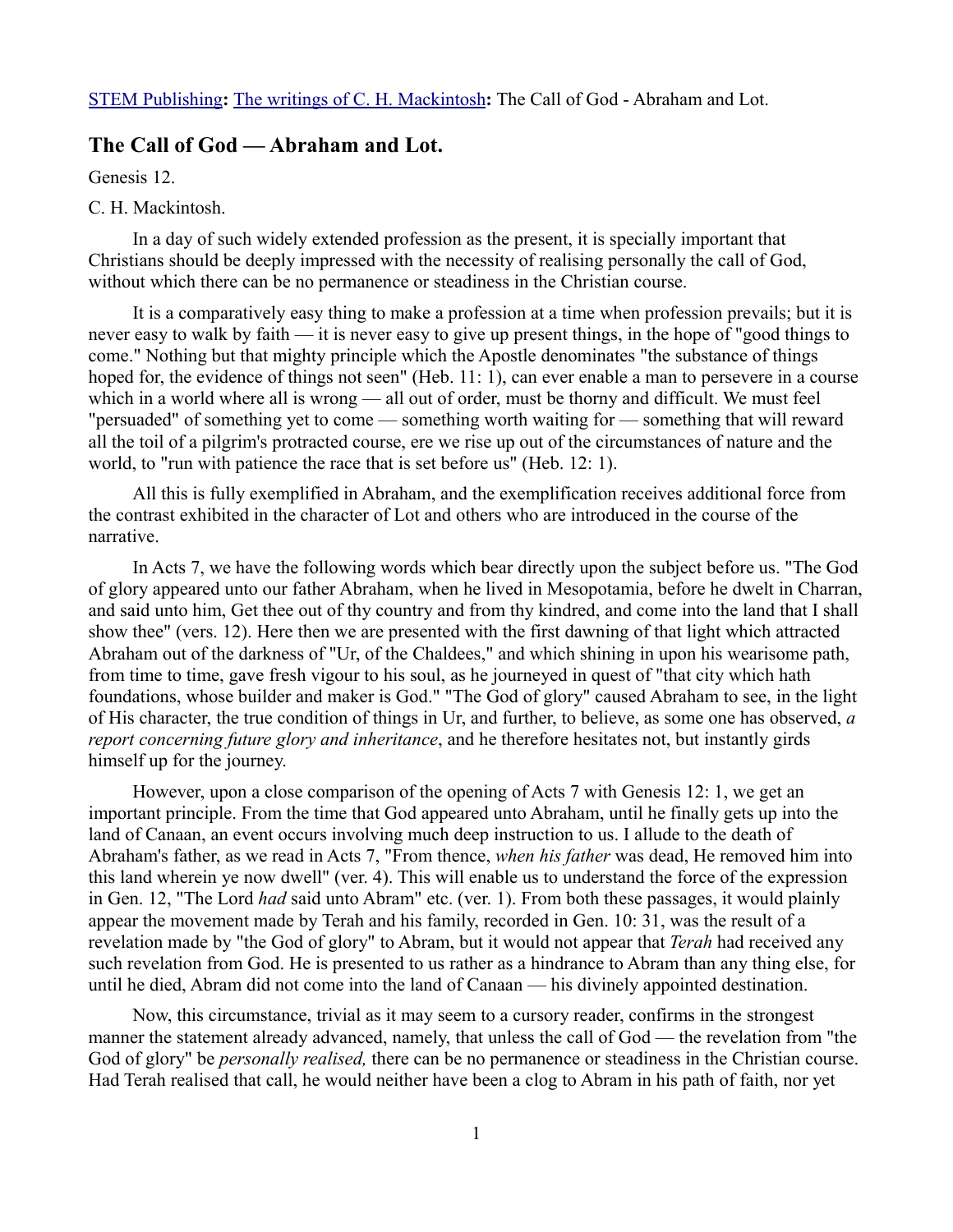would he have dropped off, like a mere child of nature, ere reaching the future land of promise. We get the same principle illustrated in Laban afterward in Gen. 24. Laban, as some one has well observed, was fully alive to the value of the gold and silver jewels which the servant of Abraham had brought with him, but he had not heart to value *the report* concerning future things, which dropped from his lips. In other words, he did not receive a revelation from "the God of glory," and as a consequence, he remained, as the same writer has observed, *"a thorough man of the world."*

In the conversion of Saul of Tarsus, we are taught the same truth. There were other persons with him when he was struck to the ground by the lustre of the glory of the Lord Jesus; these persons "saw indeed the light" — they witnessed many of the external circumstances which had arrested the furious zealot; but as he himself states, *"they heard not the voice of Him that spake to me"* (Acts 22: 9). Here is the grand point. The voice must speak "*to me*" — "the God of glory" must appear "to me," ere I can take the place of a pilgrim and stranger in the world, and perseveringly, "run the race that is set before me." It is not *national faith*, nor *family faith*, but *personal faith* that will constitute us real witnesses for God in the world.

But when Abram was released from the clog which he had experienced in the person of his father, he was enabled to enter with vigour and decision upon the path of faith — a path which "flesh and blood" can never tread — a thorny path beset with difficulties from first to last, in which God alone can sustain the soul. "And Abram passed through the land unto the place of Sichem, unto the plain of Moreh. *And the Canaanite was then in the land*. And the Lord appeared unto Abram and said, "Unto thy seed will I give this land: *and there builded he an altar unto the Lord who appeared unto him"* (Gen. 12: 6-7). Here Abram at once takes his stand as a *worshiper*, in the face of "the Canaanite." The altar marks him as one who, having been delivered from the idols of Ur of the Chaldees, had been taught to bow before the altar of the one true God, "who made heaven and earth." In the following verse, we get the second grand feature in the character of the man of faith, namely, "*the tent,"* denoting strangership in the world. "By faith he sojourned in the land of promise, as in a *strange country, dwelling in tabernacles* with Isaac and Jacob, the heirs with him of the same promise"(Heb. 11: 9).

We shall have occasion to notice more fully, as we proceed, these two important points in the life of Abraham, and shall therefore rest satisfied for the present with establishing the fact that the tent and the altar do most clearly present him to us as a *stranger* and a *worshiper*, and that as such, he was a man entirely separated from the course of this evil world.

Scarcely had Abram entered upon his course, when he had to encounter one of those difficulties which have a special tendency to test the genuineness of faith both as to its quality and its object. "And there was a famine in the land." The difficulty meets him in the very place into which the Lord had called him. Now, it is no easy matter when we perceive trial and sorrow, privation and difficulty awaiting us, while walking in "the strait and narrow way," still to persevere — still to pursue the onward path, and especially if we observe within our reach, as Abram did, an entire exemption from the particular trial under which we may be smarting. The men of this world "are not in trouble as other men, neither are they plagued as other men." This feeling is still further increased by the entire absence of every thing, as far as sight is concerned which could act as a confirmation of our hope. Abram had not so much as to set his foot upon — famine was raging around him on every side, *save in Egypt.* Could he only find himself *there*, he would be able to live in ease and abundance.

Here, however, the man of faith must pursue the path of simple obedience. God had said, "Get thee out of thy country unto a land that I will show thee." Abram may, it is true, afterward discover that obedience to this command will involve his abiding in a land where nothing but starvation, apparently,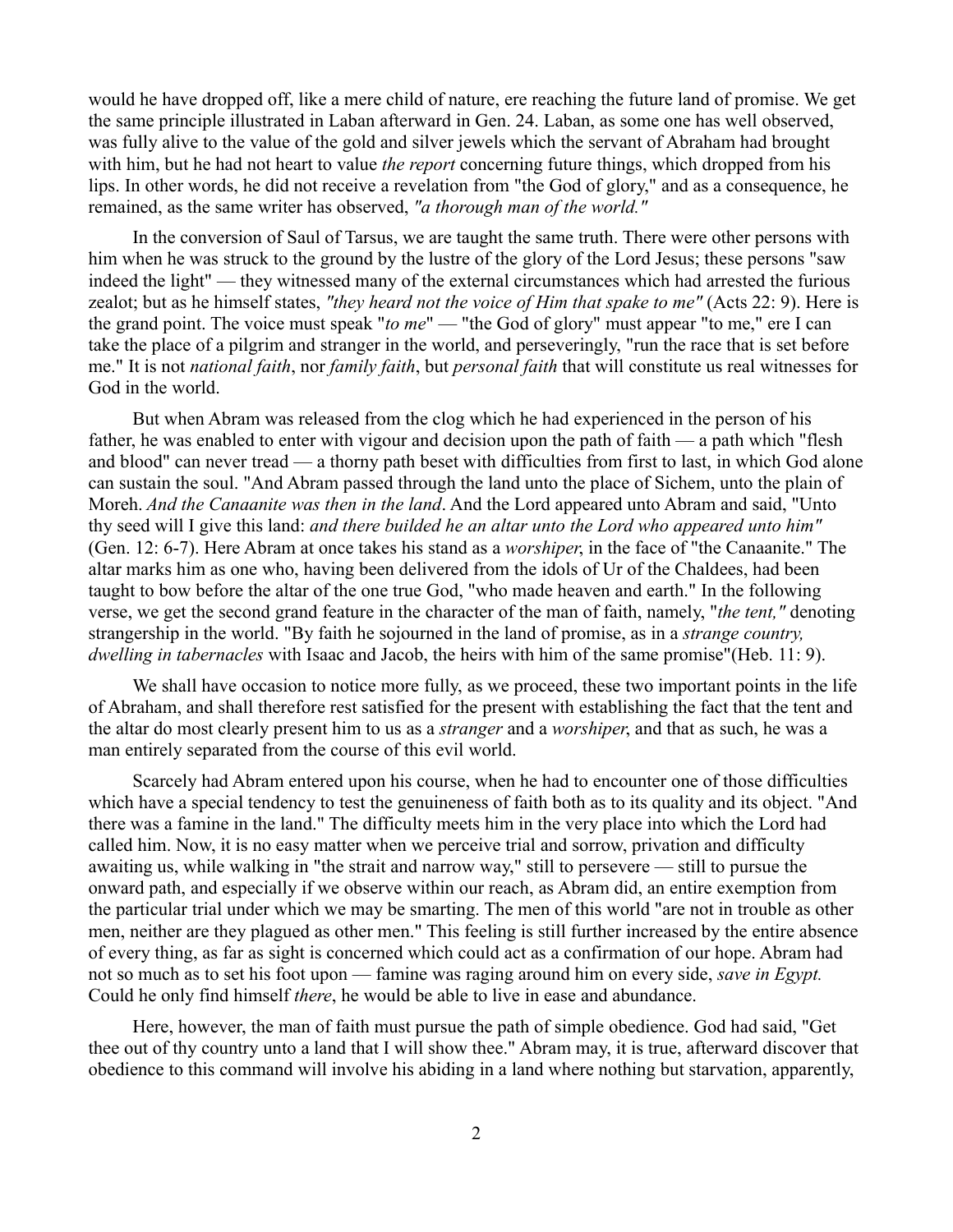awaits him. But even though it should be so, God had not in any way qualified the command — No, the word was simple and definite: "Into a land that *I* will show thee." This should have been as true and as binding upon Abram when famine reigned around him, as when peace and abundance prevailed. Famine should not, therefore, have induced him to leave the land, neither should abundance have induced him to remain. The influential words were, "I will show thee."

But Abram leaves this land — he succumbs, for the moment, to the heavy trial, and bends his footsteps down to Egypt, leaving behind him his tent and altar. There he obtained ease and luxury; he escaped, no doubt, the formidable trial under which he had suffered in the land of promise; but he lost, for the time being, his worship and strangership — things which should ever be dearest to the heart of a pilgrim.

There is nothing in Egypt for Abram to feed upon as a spiritual man; it might, and doubtless did, afford abundance for him as a natural man, but that was all. Egypt would give nothing to Abram unless he sacrificed his character both as a stranger and as a worshiper of God. It is needless to observe that it is exactly so at this very hour. There is plenty in the world upon which our old nature could feed most luxuriously. There are the rich delights "of the flesh and of the mind," and abundant means of gratifying the desires of the heart, but what of all these, if the enjoyment thereof leads, as it must necessarily do, right out of the path of faith — the path of simple obedience.

Here then is the question for the Christian: which shall I have, the gold and silver, the flocks and herds — the present ease and affluence of Egypt, or the tent and altar of "the land of promise"? Which shall I have: the carnal ease and delight of the world, or a peaceful holy walk with God *here*, and eternal blessedness and glory hereafter? We cannot have both, for, "If *any man* love the world, the love of the Father is not in him."

But, we may ask, why was it that Abram had to experience famine and trial in the land of promise? Why did he not find a home and plenty there? Simply because "the Canaanite and Perizzite dwelt then in the land" (Gen. 13: 7). The land had not as yet been fitted up to be the residence of God's redeemed ones. Abram's faith might have enabled him to penetrate through the long and dreary period which should intervene ere the promise could be consummated; but that very principle of faith it was that made him "a pilgrim and a stranger." He could wait for God's time, and until then remain without "so much as to set his foot on" (Acts 7: 5). So should it be now. The true man of faith cannot find a home in the earth because "the Canaanite" is there. By and by it will not be so, for, "all that offends" will be gathered out of the kingdom, and the kingdoms of the world shall become the kingdoms of our Lord and of His Christ.(Rev 11: 15) and then righteousness shall prevail "from sea to sea, and from the river to the ends of the earth."

# Genesis 13

This beautiful chapter shows us the man of faith recovering himself, through the faithfulness and loving-kindness of God, who never allows such to wander far, or tarry long away. The gold and silver, the flocks and herds of Egypt, could not long prove a satisfying portion for Abram, while deprived of his tent and his altar, and he therefore once more, in the renewed energy of faith rises, as it were, from the dust of Egypt, and retraces his steps to the land of promise. Happy recovery! Certain evidence of a fixed and honest purpose to serve the Lord. "The ship may be tossed by the waves and the winds, *but the magnet still points to the north."* 

But some expressions in the opening of this chapter confirm most fully a thought already expressed, namely, that Abram gained nothing, "as before God," by his visit to Egypt. Thus, for example, "Abram went on his journeys . . . unto the place where his tent had been *at the beginning,*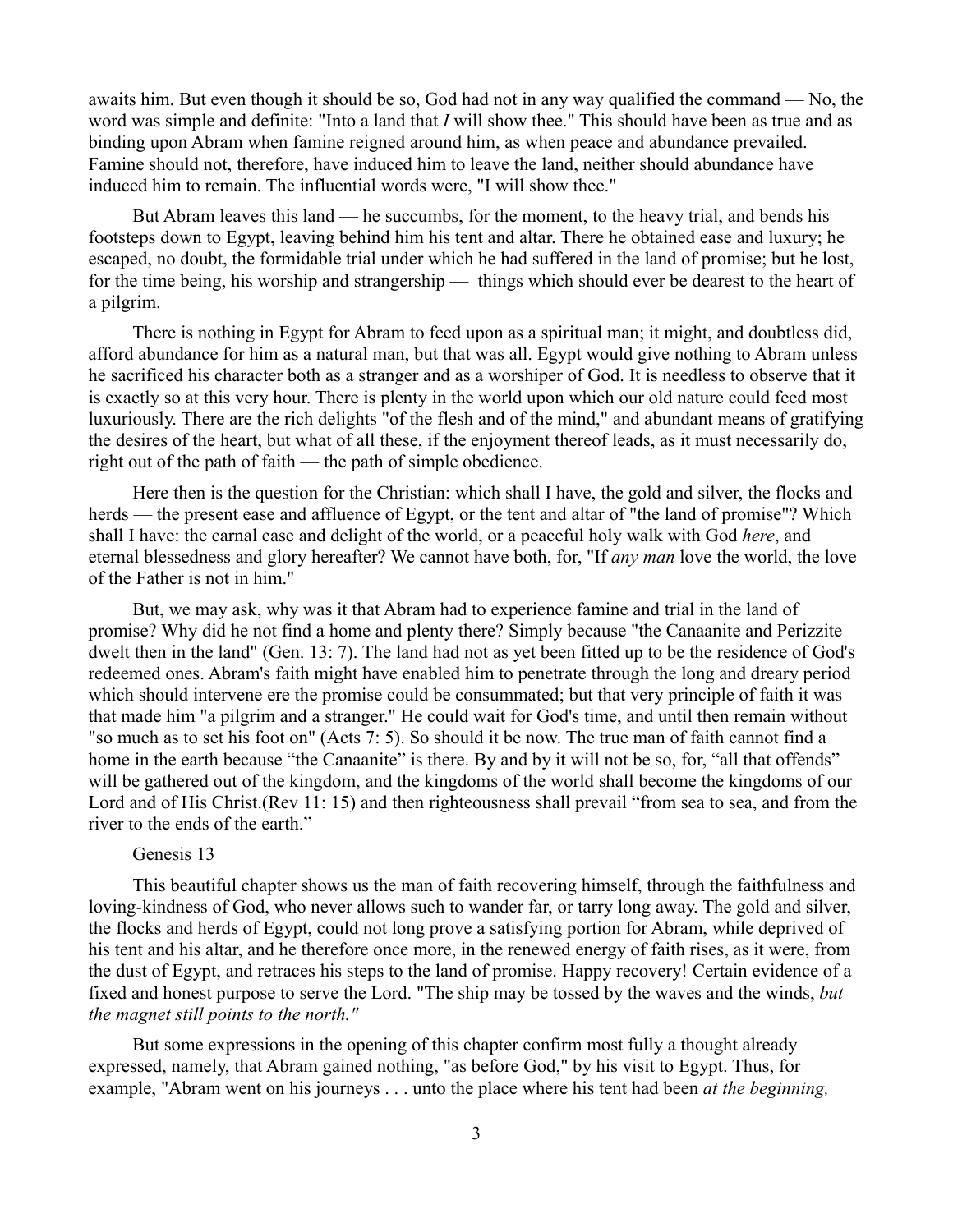unto the place of the altar which he had made there *at the first"* (vers 3-4). The words "beginning," and "at the first," prove that Abram had made no progress while in Egypt, but that, while there, all his time was, as it were, lost. No doubt he learnt a wholesome lesson, and it is well when by our failures, we learn to distrust our own hearts, and dread the pernicious influence of the world Abram learnt that there could be no tent or altar in Egypt. It is only faith that can enable a man to raise an altar or erect a tent, but in Egypt all is sight and not faith, and hence, the moment Abram set his foot there he ceased to show forth the genuine fruits of faith — yea, the very principle which led him to leave the land of promise. Led him, at the same time, to relinquish his character as a stranger and a worshiper.

How forcibly are we here reminded of a proposal made long after this, by a king of Egypt, to Abraham's seed. "And Pharaoh called for Moses and Aaron, and said: Go ye, sacrifice to your God in the land" (Ex. 8: 25). Thus, it would seem ever to have been the design of the enemy to get the people of God, the holy seed, to defile themselves by worshipping or sacrificing to God, *in the world*; i.e., to make their character, as worshipers of God, accord with that of men of the world — men holding a place in society where Christ is an outcast; thus, of course, declaring that there is no difference between the religion of the world and the religion of God — a truly fearful delusion, calculated to lead many souls out of the way of truth and holiness.

It is most sad to hear, at times, those who surely ought to know better, in order, as they say, to manifest *a liberal spirit,* speaking of the religion of the world in all its multiplied forms, as if it were all right; or, as if it were a matter of total indifference whether we remained in communion with error or not. Oh, let us not be deceived! God's principle of separation is as strong and as binding today as it was in the days of Abram or Moses. "Come out from among them, and be ye separate, and touch not the unclean thing," must hold good as long as the "unclean thing" exists; nor can any outward form alter the character — the true essential character of "the unclean thing" so as to make it "a clean thing."

Moses, then, was not liberal, in the above acceptation of the word, for he at once refused to countenance the religion of the world. "It is not meet so to do." Memorable words! Would that there were more amongst us who, when invited to countenance the religion of the world, would reply, "It is not meet so to do." Abram could not worship in Egypt, neither could his seed.

But Abram had more difficulties than one to encounter in his course. The path which every man of faith is called to tread lies between two dangerous extremes. One is the temptation to return to the world; the other, to strive with brethren by the way. Abram had just recovered himself from the effects of the former, and we have now to behold him buffeting the latter.

The moment Abram emerged from Egypt, he appeared in a special manner to move under a new responsibility, namely, responsibility to his brother to walk with him in harmony. While in Egypt, this responsibility stood quite in the shade. The institutions — laws — habits — luxury and ease of Egypt, would in an eminent degree tend to do away with every such feeling. All these things would have had the effect of erecting barriers around each individual tending to prevent him from recognising the fact that he was his "brother's keeper." Nor is it otherwise now. So long as we continue in the world — the religious world, as it is termed — we shall find ourselves completely relieved from the difficult task of being our "brother's keeper." Those who advocate a continuance therein may deny this fact, but it is all in vain, for Scripture and experience alike demonstrate it. Abram and Lot *did not strive in Egypt,* and a religious establishment presents this attraction at least — and it is by no means a feeble one — it effectually prevents *brotherly collision* and, of course, where there is no collision there can be no strife — no dispute; where collision takes place, there must be either grace to enable us to walk in unity of mind, or strife and contention. But Egypt saps the very springs of grace by leading us out of a place of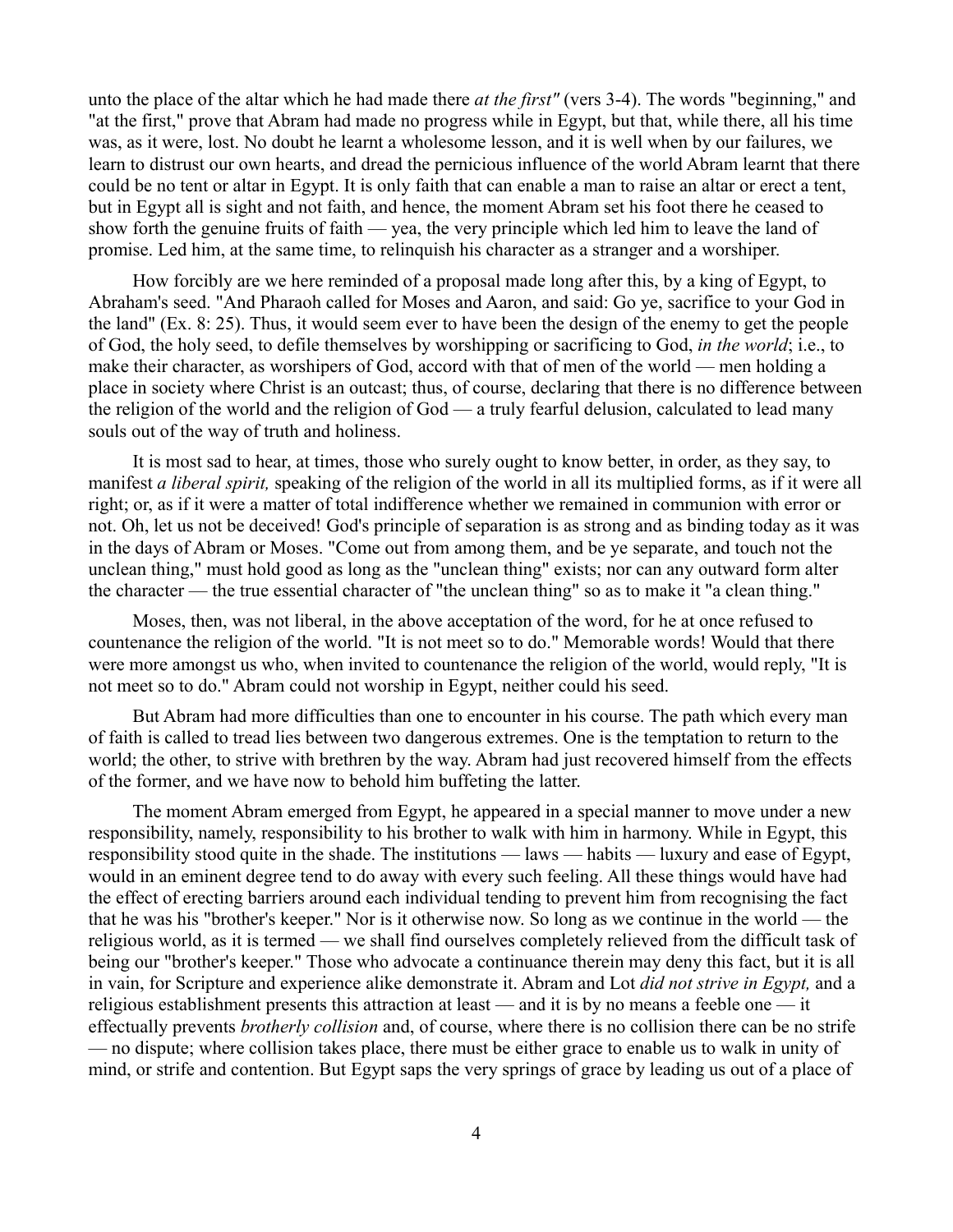simple dependence upon the Lord, (for dependence ever genders grace and forbearance) and because she does so, she, at the same time, teaches us, or attempts at least to teach us, that we do not need grace, by leading us into a sphere in which responsibility to brethren is never realised; thus the need is not felt; weakness is mistaken for strength, folly for wisdom.

When the Christian at first starts on his course, he fondly dreams of nothing but perfection in his fellow Christians; but in this he soon finds himself mistaken, for we have all our infirmities, and as the apostle states, "In many things we offend all." But why, we may ask, was there such a speedy development of infirmity upon their coming up out of Egypt? Because they were now called to walk in the power of a naked principle, without any of the props or barriers of Egypt. They were called to walk by faith, and "faith worketh by love."

Now "the Canaanite," etc., "was then in the land." This should have acted as a hindrance to any strife between "*brethren*," for the Canaanite cannot understand anything about the infirmities of believers, and he therefore puts all their failure down to some defect in the principle professed.

But in every strife between brethren, there must be fault somewhere. In the contention between Paul and Barnabas there was fault somewhere. Nor can we be at any loss to decide where it lay. Barnabas wished to take *his relative* with him, but this relative had before proved himself unfit, or at least unwilling, to "endure hardness," therefore it could not have been with a single eye to the Lord's work that Barnabas desired his company. The Lord Himself, too, at once takes Paul's side of the question by providing him with a dear son and fellow-labourer, in the person of Timothy, with whom he had "none like-minded."

So it is exactly in the case before us. We can have no hesitation in asserting that Lot was the man in error here. Lot does not appear to have fully got rid of the spirit of the world, and where there is this spirit predominating in any one he will ever find the path of faith too strait for him to walk in, and so it was, "They could not dwell together."

If, then, it be asked on what grounds one would pronounce Lot to have been in the wrong? The answer is, first, Lot's subsequent conduct; and, secondly, the Lords dealings with Abram, "after that Lot was separated from him."

What then did Lot do? "*He lifted up his eyes."* This is ever our mode of acting when not under the direct power of faith. Whenever we lift up our eyes without divine direction, we are sure to go wrong. I say, without divine direction, for we find the Lord afterwards directing Abram to lift up his eyes, but then that was totally different from Lot's act, which was simply the suggestion of mere human wisdom and foresight. Human wisdom and foresight, however, can never assist our progress as men of faith no, quite the reverse; human wisdom will ever suggest things which, if acted upon, will lead us right athwart the path of a man of faith. Therefore Lot, in lifting up his eyes, could not penetrate beyond the "things that are seen and temporal." Such was the utmost bound of his range of vision. The things on which his eyes rested were those with which he had been conversant while in Egypt, as we read, "He beheld all the plain of Jordan that it was well watered everywhere . . . *like the land of Egypt"* (ver. 10). Here we observe that Lot had never been really detached in heart and affection from Egypt — he had never learnt the vanity and unsatisfactoriness of all her resources in the light of a better order of things — he had never contrasted her with that *"city which hath foundations,* whose builder and maker is God" — in a word, he "having put his hand to the plough," was now beginning "to look back," and thus to prove himself "unfit for the kingdom of heaven."

There is a striking notice of all this afforded in the opening verse of this chapter, "Abram went up out of Egypt and *Lot with him."* Here we get the secret of Lot's after instability. He appears to have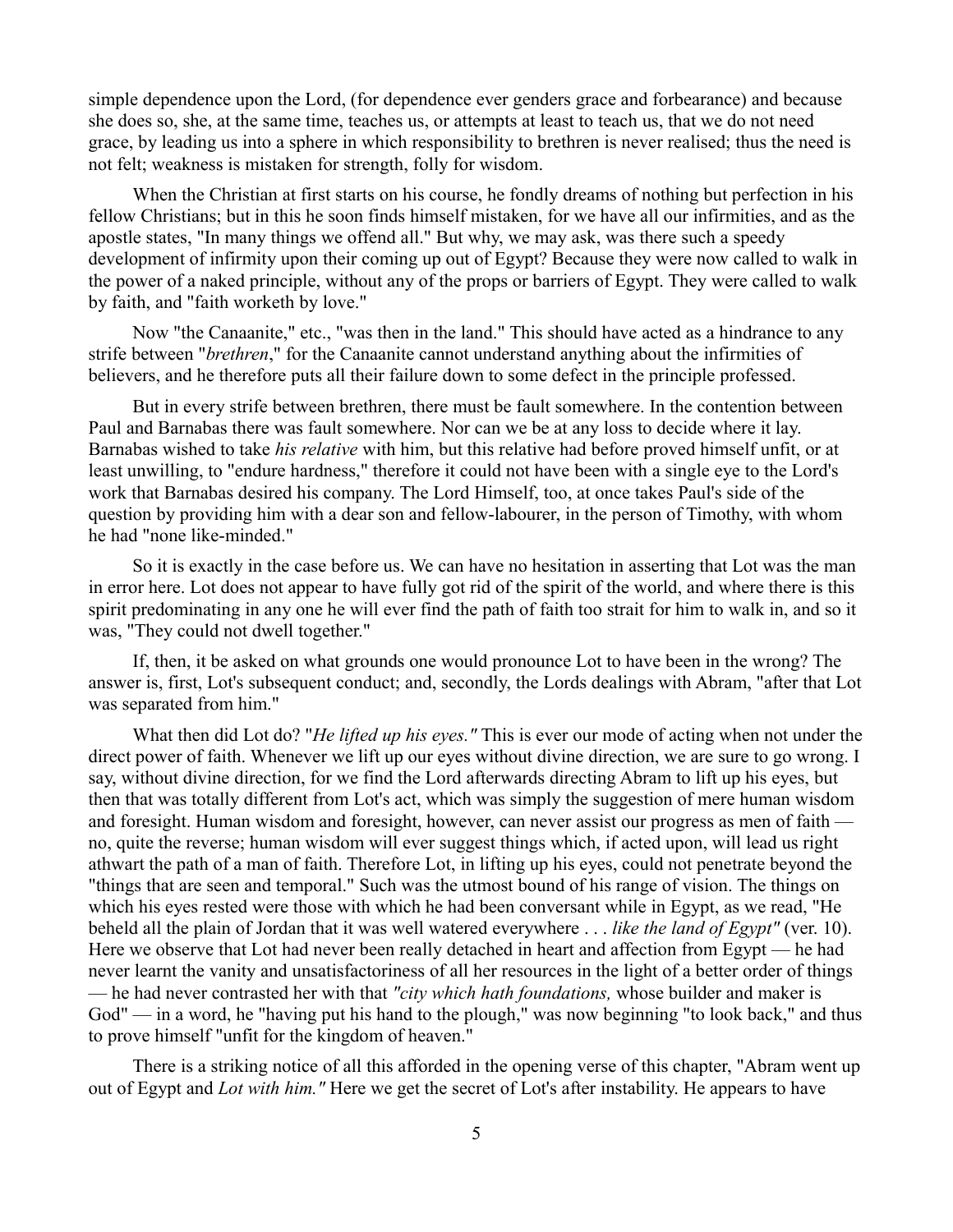gone up rather *with Abram* than *with God,* and the consequence was that, when he parted with Abram, he had nothing to lean upon. He had been hitherto moving under Abram's protection and guidance instead of being directly before the Lord, and therefore when he lost Abram he went astray.

Now then is the moment for Abram to "lift up his eyes," at the Lord's command, and oh, what a different range of vision was his! While Lot could not penetrate beyond the narrow limits of the present scene, Abram was enabled to survey the length and breadth of God's inheritance. He soars on the strong and rapid pinion of faith, and is, as it were, lost in the unbounded beneficence of God; while Lot, the man walking by sight, is well-nigh lost in the deep gulf of Sodom's corruption.

Let us then, ere we enter upon the next chapter, take a view of the different circumstances of these two men who had started together. "Lot lifted up his eyes," and the prospect on which they rested was, as might be expected, such as suited his natural desires, "well-watered plains," which, however fair in man's view, were nevertheless, in the sight of the Lord, filled with exceeding wickedness (cp. vers. 10 and 14). Abram, on the contrary, had allowed his eye to wander over the length and breadth of the *promised* inheritance — uninfluenced by all else, he viewed the portion which God was *reserving* for him and his seed, and took up his position accordingly.

Thus do we find Lot in the unhallowed region of Sodom; and Abram — the pilgrim and stranger, with his tent and altar — "in the plain of Mamre, which is in Hebron."

#### Genesis 14

Here we have a very minute account of a battle fought by "four kings with five," and we may ask, What connection had this strife between "the potsherds of the earth," with the history of the people of God? With Abram indeed none, in one sense, for he was outside it all. *His tent* marked him as a stranger to all these things — it marked him as one to whom the battle of "four kings with five" would be a matter of very trivial moment. And then his altar marked him as one whose pursuits were quite of another character, even a heavenly. His tent showed him to be a stranger on earth — his altar showed him to be at home in Heaven. Happy man! Happy pilgrim! who could thus from his high elevation, even the lofty watch-tower of faith, look down, as a passer-by, upon the battle fields of an evil world. It mattered not to Abram whether the laurel of victory were about to wreath the brow of the king of Sodom, or of Chedorlaomer, king of Elam; his portion was not in danger through their strife, because he had it in that place "where thieves do not break through and steal."

But, though it was the happy lot of Abram to have his being and his portion in a place where wars could have no influence, yet such was not the case with his more worldly-minded brother. His position was such as to place him in the midst of the strife, and consequently the issue of this battle could not fail to be of the deepest moment to him. If the child of God will stoop so low as to mix himself up with the world, he must calculate upon being made a participator in its convulsions, and woe be to that man who shall have his portion in the world in that day (now fast approaching) when all things shall be shaken by the mighty hand of God in judgement.

I would here observe that what has ever made the history of nations and the movements of mighty kings and conquerors, matters of interest to the Holy Spirit, has been the connection of such things with the history of the people of God. Beyond this they possessed nothing of moment to Him. He could find no pleasure in dwelling upon the abstract history of man. The busy strife and tumult of nations — the fierce contests of ungodly tyrants grasping after power — the movements of armies, could not attract the notice of the Spirit of peace; nevertheless, when such things became, in the least degree, connected with the history of a "righteous soul," the Holy Ghost can be most minute in detailing the circumstances of a battle, as is observable in the case under consideration.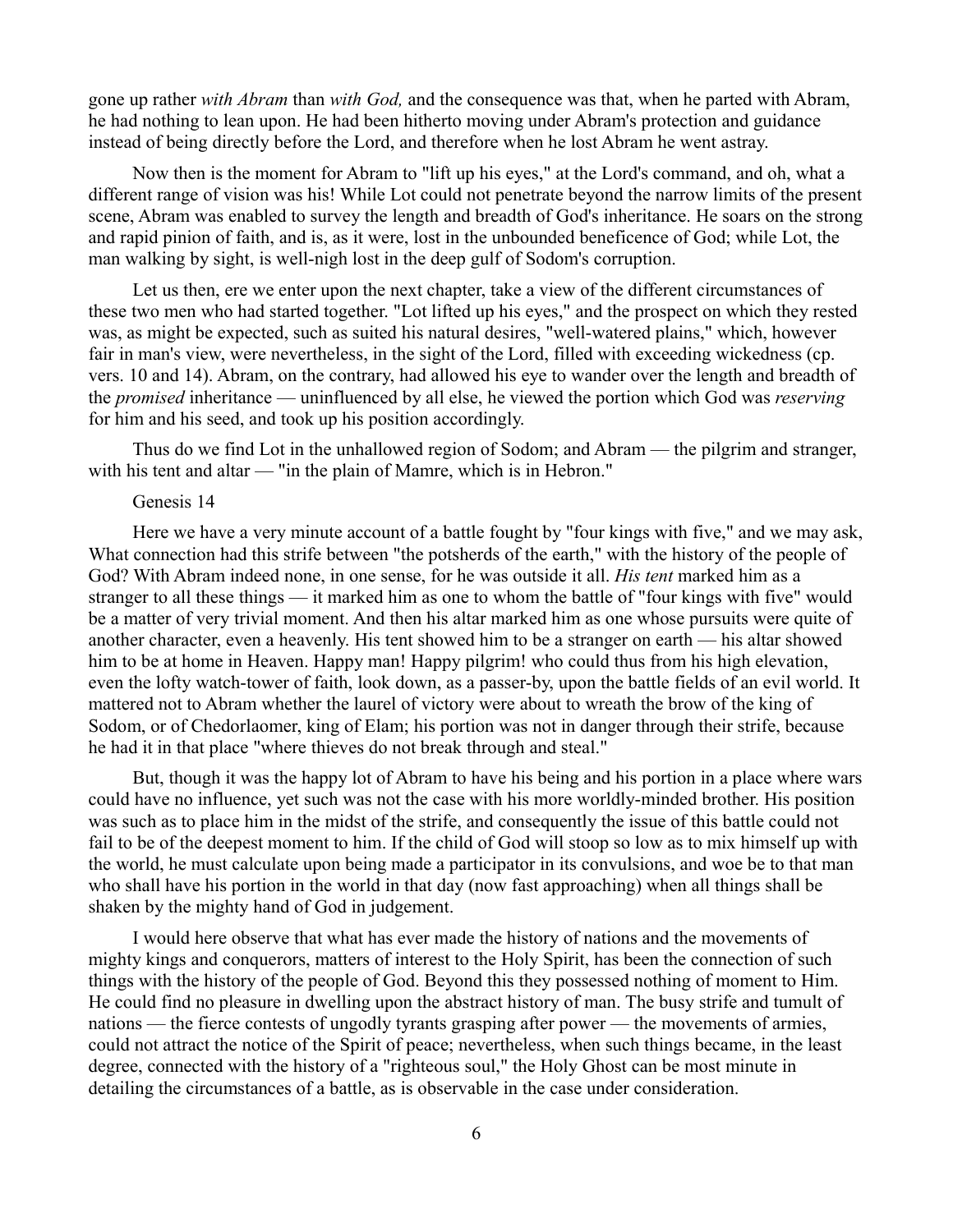What then were the results of this contest to Lot? Ruin to him and his family. He was made prisoner and all his goods were taken (ver. 12). He had laid up treasure for himself upon earth, and the thieves had broken through; and thus, while Abram was above it all, in the power — the separating power of communion with God, he found himself a prisoner and a beggar. He had sown to the flesh, and of the flesh he must now "reap corruption."

But this was just the moment for Abram to show himself in the powerful activities of love. He had, as above observed, hitherto surveyed with calm indifference these movements of "kings and their armies," but the very same faith which had made him indifferent about the strifes of men, made him quick to take cognisance of a *brother* in distress. Faith not only purifies the heart from worldly and carnal desires, but it also "works by love," as is powerfully shown in Abram's case, for "when Abram saw that his brother was taken captive he armed his trained servants," etc. (ver. 14).

Now, it is to be observed that it is in the hour of distress and difficulty that the relationship of brother gets the prominent place. In days of unruffled peace, Lot might be known to Abram as "his brother's son," but now he was in sorrow, and therefore the claims of brotherhood act, and act powerfully and effectually. True he had contended about a piece of land — he had turned aside from his venerable companion, and had taken up his abode at Sodom, but what of that? He was now in trouble, and therefore all is forgotten, but the fact that they were brethren.

We are now called to witness a deeply interesting scene. Abram himself is about to meet a temptation — a temptation at once repulsed indeed by the power of God in him, but nevertheless, a temptation. The king of Sodom was about to come forth to display his treasures before the eye of Abram, and he had by nature a heart to value those treasures.

That man knows not his own heart who could say that the world does not present many — very many attractions to the natural heart. There is a species of misanthropy which looks like elevation above the world, but which, after all, is not it. The cynic philosopher Diogenes, when he told Alexander to get out of his sunshine, was as proud and as worldly a man as Alexander himself. The only true and real way in which to be separated from, and elevated above, the world, is by the knowledge of heavenly things, and Abram was led, through the mercy of God, into that knowledge.

But the victory obtained by Abram, was not owing to any power in himself. He had, as I have observed, a heart to value the things which the enemy had to give him; and, therefore, if he triumphed, it was through the operation of a power outside himself. In all this transaction, the One who had watched over His dear servant during the dark season of his sojourn in Egypt, and who, moreover, had, by that very sojourn, taught him a lesson as to the true character of the world, was now closely observing his ways, and making preparations for his relief; He was cognisant of the movements and designs of the enemy, from first to last, and He therefore prepares to supply a heavenly antidote to nullify his poison.

It is particularly worthy of observation that between the time at which the king of Sodom went forth to meet Abram, and that wherein he made the proposal to him with reference to "the persons and the goods," there is a remarkable character introduced, namely, Melchizedek. This stranger, commissioned by God, was on his way to fortify Abram's heart at the very moment when the enemy was on his way to attack (cp. ver. 17, 18, and 21). Now, why did not "the priest of the Most High God" come to meet Abram before? Because this was the very moment in which Abram most needed the strength which he had to bring. The enemy was about to display his gilded bait before the eye of the man of God, and therefore is Melchizedek at hand to display in his view the divine realities of the kingdom. He was about to feed and strengthen his soul with the "bread," and cheer him with the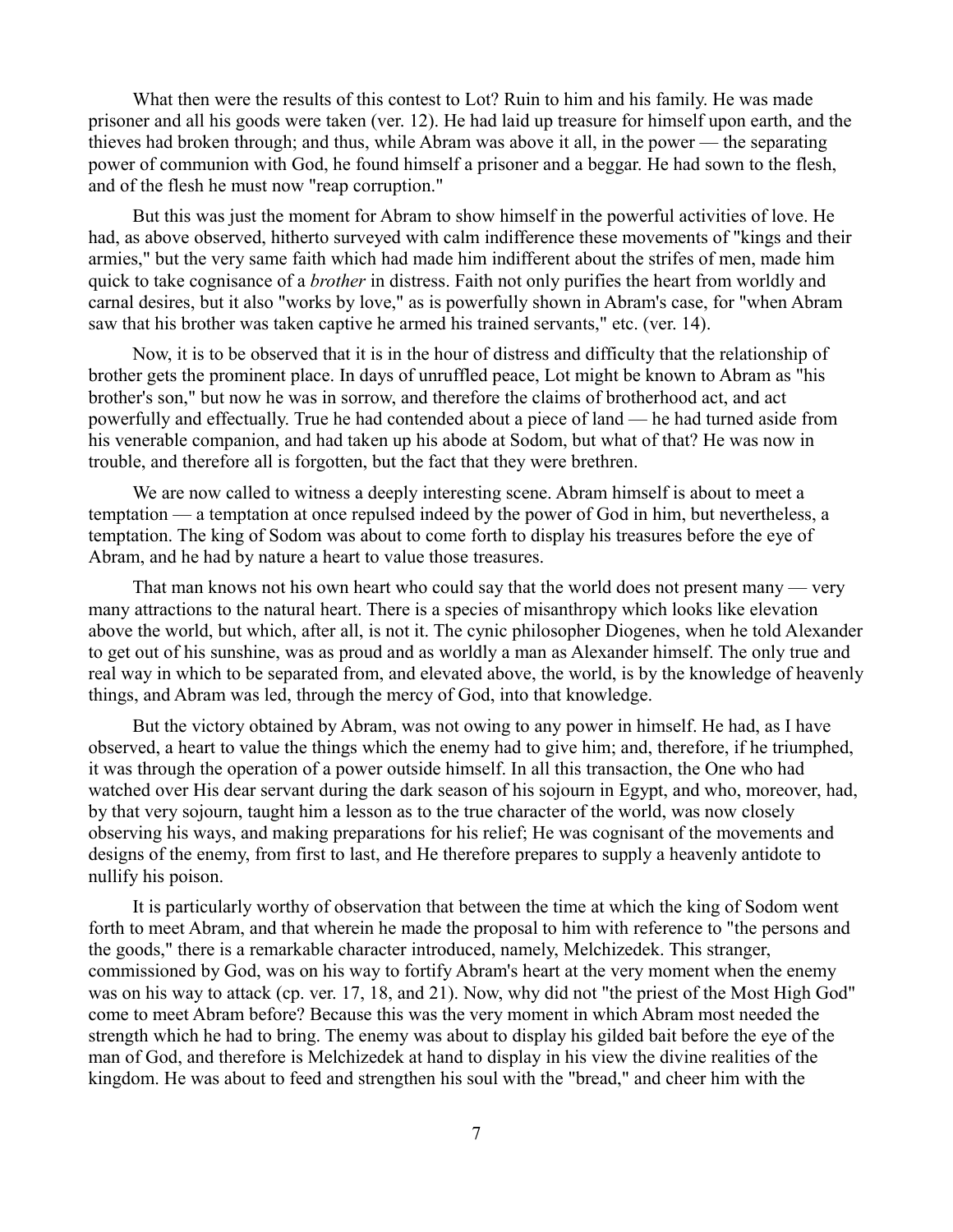"wine," of the kingdom, in order that, "in the strength of that meat" he might mount above the influence of all the allurements of the world. From all this we may learn that it is communion with the joys and glories of the kingdom that can alone cause the heart to reject the pollutions of the world.

Reader, upon what are you now feeding? What constitutes your habitual food? Is it "the bread and wine" which the Lord provides, or "the goods" of Sodom? Are your ears open to the pernicious suggestions of the *King of Sodom*, or to the heavenly communications of the *King of Salem?* The Lord grant that our hearts may ever choose that in which He delights.

But to proceed, Melchizedek leads Abram's soul into present communion with "THE MOST HIGH GOD, THE POSSESSOR OF HEAVEN AND EARTH," and thus completes the wondrous contrast between "the King of Sodom" and "the Most High God, possessor of heaven and earth" — "the goods of Sodom" and the extensive possessions of Heaven and earth. Blessed contrast, which faith ever draws! It is needless to say that Abram at once rejects the offer of the King of Sodom. The bread and wine, and the benediction of "the priest of the Most High God," had raised Abram to such a height that he could, in one comprehensive glance, take in the vast possessions of Heaven and earth, and further, look down from thence upon the despicable proposal of the King of Sodom and reject it. Melchizedek had just said, "the Most High God, the possessor of heaven and earth," and Abram had laid hold on these words and made use of them in his reply to the adversary. "I have lifted up my hand," said he, "to the Lord, the Most High God, the possessor of heaven and earth, that I will not take from a thread even to a shoe-latchet and that I will not take anything that is thine, lest thou shouldest say, I have made Abram rich" (vers. 22-23).

Abram appears to breathe the very atmosphere of the presence of Him "who hath measured the waters in the hollow of His hand, and meted out heaven with a span, and comprehended the dust of the earth in a measure, and weighed the mountains in scales, and the hills in a balance, in whose sight the nations are as a drop of a bucket, and are counted as the small dust of the balance. Behold! he taketh up the isles as a very little thing, and Lebanon is not sufficient to burn, nor the beasts thereof sufficient for a burnt-offering. All nations before Him are as nothing, and they are counted to Him as less than nothing and vanity" (Isa. 40: 12, 15-18).

And surely, we may say, it was only thus that Abram could triumph; and let no one who moves not, in some measure, in the same sphere, affect to despise the world — nothing can be more truly vain. There must be the experimental acquaintance with the better thing — the fondly cherished hope of *"good things to come" —* ere we can obtain full victory over present things, and our own worldly desires. "Ye took joyfully the spoiling of your goods, *knowing in yourselves* that ye have *in heaven a better and an enduring substance"* (Heb. 10: 34). If we are really waiting for the manifestation of the glory, we shall be found standing apart from everything which will be judged in that day: and it is written, "Yet once more, I shake not the earth only but also heaven; and this word, yet once more, signifieth the removing of those things that are shaken, as of things that are made, that those things which cannot be shaken may remain" (Heb. 12: 26-27).

We have, in the last verse of our truly interesting chapter, a happy feature in the character of the true man of faith. Abram would not force others to walk according to his elevated standard. Although *he* might be able to reject, in the most unreserved manner, the offers of the king of Sodom, yet *others* might not be able to do so, and therefore he says, with regard to "Aner, Eshcol, and Mamre, *let them* take *their portion."* Our walk should ever be "according as God hath dealt to every man the measure of faith" (Rom. 12: 3). We have seen, in our own day, many persons led, at the outset, to give up a variety of worldly things, and afterwards plunge still deeper into those things; and why? Because they acted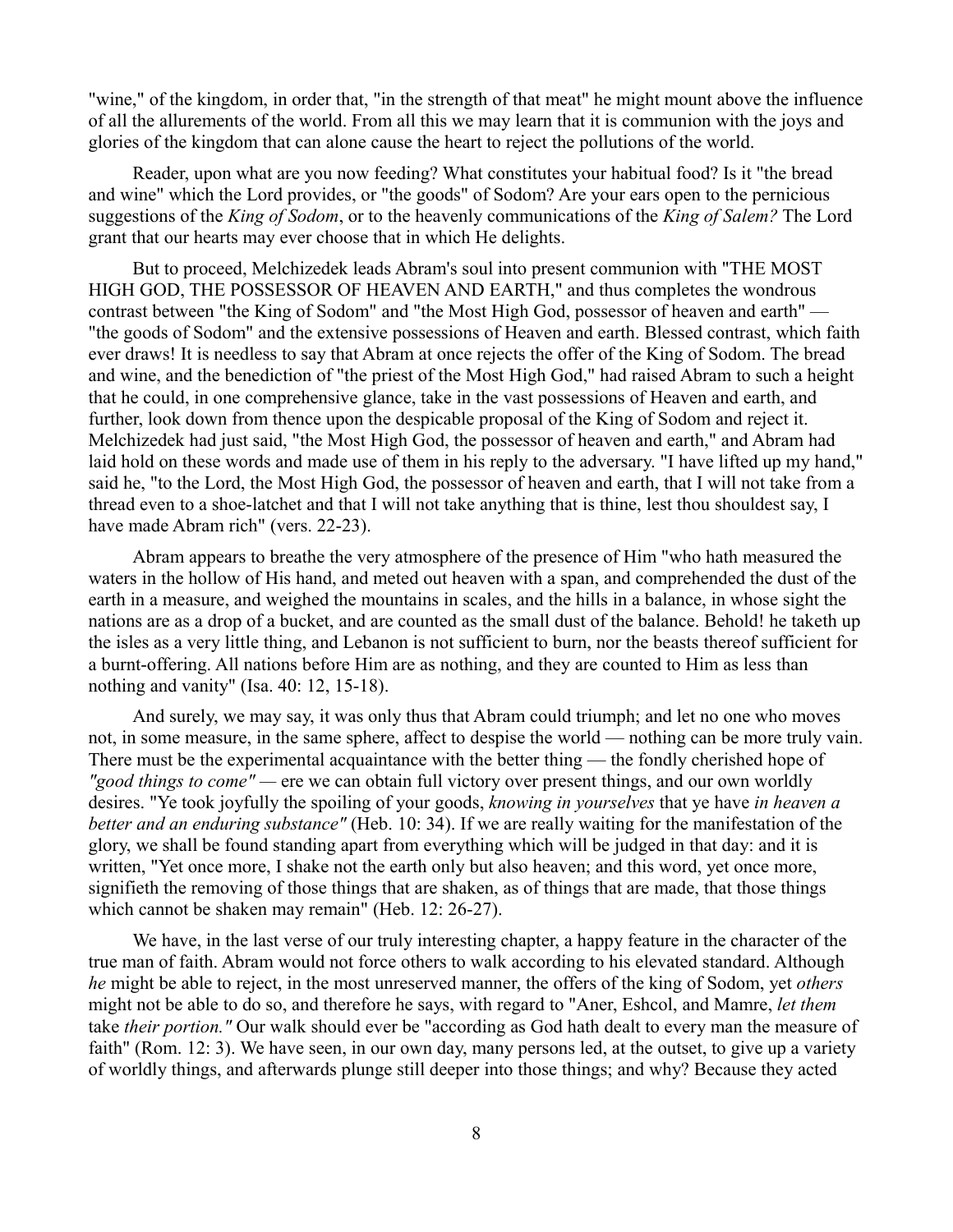through mere excitement or human influence, and were not able to say with Abram, "*I have lift up my hand unto the Lord."* 

#### Genesis 15

In the opening verse of this chapter, we have a principle fraught with comfort and encouragement to us — a principle eminently calculated to call out into full exercise a spirit of true devotedness to the Lord. We observe here, the Lord's grace in acknowledging and accepting the sacrifice laid upon His altar — the willing offering of the devoted heart of His servant. Our God is never slow in owning such things, nor in rewarding them a hundredfold. Abram had just been manifesting a spirit of self-denial in refusing the attractive offers of the King of Sodom. He had refused to be enriched from such a source, and had taken "the Most High God" for his portion and his reward, therefore the Lord comes forth to confirm the soul of his servant with these words, "Fear not, Abram, I am thy shield, and thy exceeding great reward." "God is not unrighteous to forget the work and labour of love" (Heb. 6: 10). A similar principle is presented to us in Genesis 13, where Abram is seen giving way to Lot, in the matter of choosing the land. Abram's whole anxiety in that matter was about the Lord's honour, as maintained in the harmonious walk of "*brethren*" before the "Canaanite and the Perizzite." "Let there be no strife," says he, "between me and thee . . . *for we be brethren."* Nor did Abram desire to suppress the strife, by *exacting concessions* from Lot. No; he was willing to concede everything himself — to surrender every claim — to sacrifice every advantage, provided the strife were suppressed. "Is not the *whole land* before thee?" *Take* what you please — possess yourself of the fairest spot in all the region round about. Here, as some one has observed, is the liberality — the unselfishness of faith. What was land to Abram in comparison with the Lord's glory? Nothing. He could give up anything, or everything, for that. How then does the Lord meet this self-sacrifice on the part of His servant? Just as He does in this chapter 15, by coming in, in the plenitude of His goodness, to make it up to him a hundredfold. "Lift up *now* thine eyes . . . for *all the land which thou seest* to thee will I give it, and to thy seed after thee" (Gen. 13: 14-15). How truly gracious it is of the Lord to enable His servant to make a sacrifice for Him, and then reward that sacrifice by a vast increase of blessing. Such are His ways — His ever adorable ways.

We are now called to trace in Abram the development of a feature which, in a special manner, demonstrates the high order of his communion with God. After all God's revelations and promises to him, his soul still breathes after an object without which all besides was defective. True, he had surveyed, with the eye of faith, the promised inheritance. — the magnificent gift of divine benevolence: yet, notwithstanding all this, was there a great desideratum mighty blank. He sighed for a Son. A son *alone* could render complete, in Abram's estimation, all his previous privileges. "And Abram said, Lord God, what wilt Thou give me, seeing I go childless, and *the steward of my house is this Eliezer of Damascus.* And Abram said, Behold to me thou hast given no seed: and lo, *one born in my house is mine heir"* (vers. 2-3). Now, we have, in tracing the path of this remarkable man, beheld him, at times, displaying some very noble features of character. His generosity — his high elevation of mind — his pilgrim-like habits — all these things denote a man of the very highest order; yet I hesitate not to say, that we find him, in the passage just quoted, exhibiting a temper of soul, more in harmony with the mind of Heaven than anything we have met hitherto. Abram desired to have his house enlivened by the cry of a child. He had been long enough conversant with the spirit of bondage breathed by "the steward of his house," but the titles of *lord* and *master*, though all very good in their place, could not satisfy the heart of Abram, for Abram had been taught of God, and God ever instructs His children in those things which He loves, and which He exhibits in His dealings with them. And I would just observe, in connection with this, that we see in the case of the prodigal in Luke 15, the development of a principle very much in connection with what we have been saying. He says, in the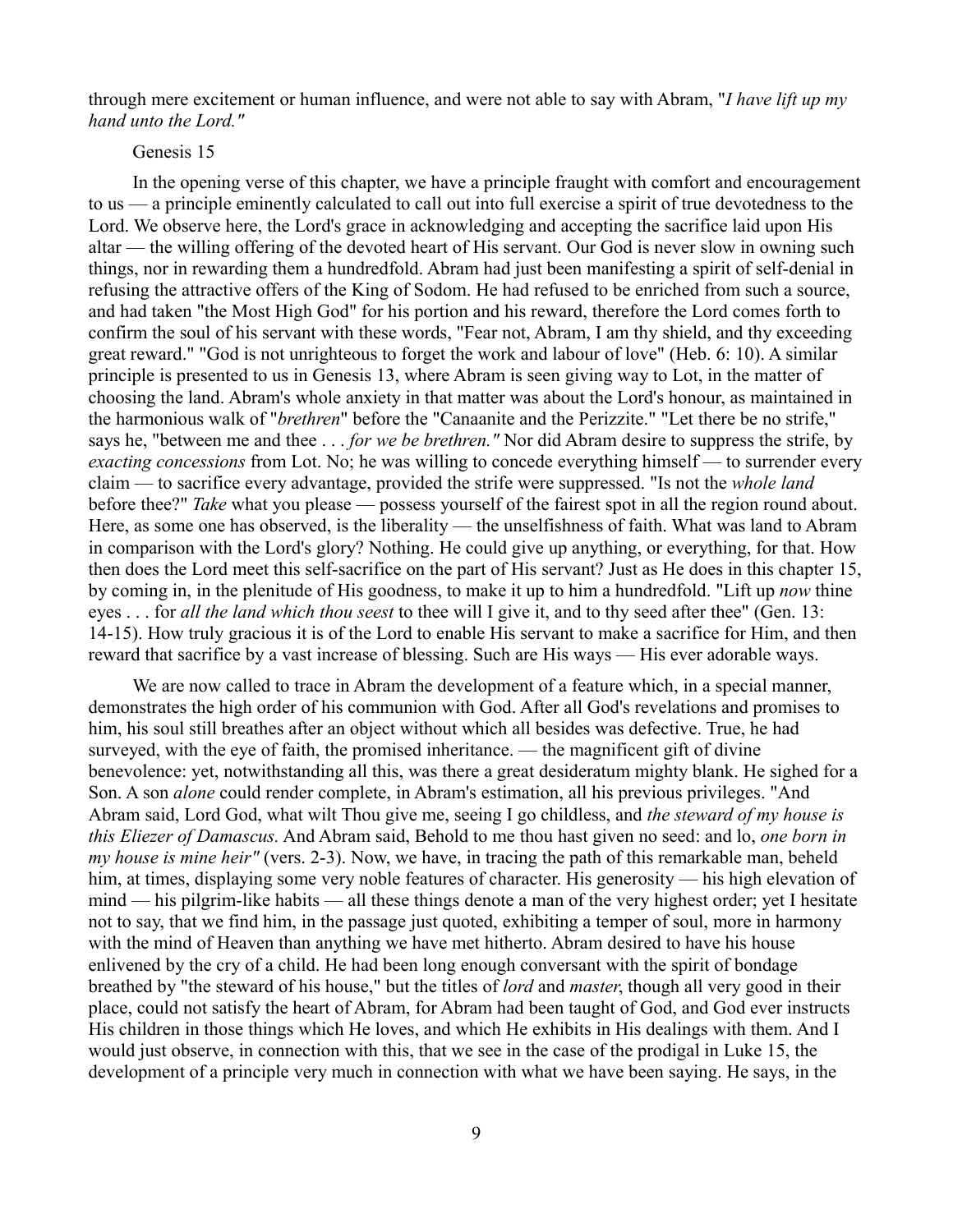very midst of all his misery "I will arise and go unto my Father, and will say unto him, *Father*." Here we have a fine feature in the character of this poor wanderer. He had such a sense of the grace of him against whom he had sinned, that he could yet say "*Father*," notwithstanding his long course of rebellion and folly.

But let us observe with what accuracy Abram lays hold of the great principle afterwards brought out by the Spirit in Romans 8. "*If children, then heirs."* Abram felt that *sonship* and *heirship* were inseparably connected, so much so, that without the former the latter could not be. This is the meaning of his question, "Lord God, what wilt thou give me, seeing I go childless, and the steward of my house is this Eliezer of Damascus?" Abram rightly judges that to have *"no seed"* was to have *no inheritance*, for the word is, not if *stewards or servants,* then heirs, but "if *children*, then heirs" (Rom. 8: 17).

How very important it is that we should ever bear in mind, that all our present privileges and future prospects stand connected with our character as "sons." It may be all well and very valuable, in its right place, to realise our responsibility to act as "faithful and wise stewards," in the absence of our Master; still the most ample privileges — the highest enjoyments — the brightest glories, which belong to us through the grace and mercy of our God, stand intimately connected with our character and place as "sons" (cp. John 1: 12; Rom. 8: 14, 19; 1 John 3: 1-2; Eph. 1: 5; Eph. 5: 1; Heb. 12: 5).

In the vision presented to us in the close of our chapter, and which was granted to Abram as an answer to his question, "Lord God, whereby shall I know that I shall inherit it?" we have a further illustration of the teaching of Romans 8. Abram is taught by the vision, that the *inheritance was* only to be reached through *suffering* — that the *heirs* must pass through *the furnace,* previous to their entering upon the enjoyment of that which God was reserving for them; and I doubt not that, were we more deeply and experimentally taught in the divine life, we should more fully apprehend the moral fitness of such training. Suffering then, is not connected, in this chapter, with sonship, but with heirship; and so we are taught in Romans 8. "If children, then heirs, heirs of God, and joint heirs with Christ, if so be that *we suffer* with Him, that we may be also *glorified* together." Again, we must, "through much *tribulation*, enter into the kingdom of God" (Acts 14:22). The Lord Jesus Himself, likewise, stands as the great illustration of the principle upon which we are dwelling. He occupied the place and enjoyed the favour of a Son from before all worlds (Prov. 8), yet ere He could lay His hand upon the inheritance He must pass through suffering. He had a baptism to be baptised with, and was straitened (*sunecomenos*) until it was accomplished. So I also when He remembered that "a corn of wheat must fall into the ground and die," or else abide *alone*, His soul was "*troubled*." l Now, we are to "know Him in the fellowship of His sufferings," before we can know Him in l the fellowship of His glory; hence it is that ; the palmed multitude mentioned in Revelation 7 had to pass through "great tribulation" (*tes megales thlipseos*) ere they reached their peaceful, heavenly home. Passages of Scripture might be multiplied in proof of this point, but I will merely refer to the following, viz. — Phil. 1: 29; 1 Thess. 3: 4; 2 Thess. 1: 5; 1 Tim. 4: 10; 2 Tim. 2: 12; 1 Peter 5: 10.

But, in this remarkable vision, there are two points which, as they appear prominently in the whole of Israel's after history, deserve to be particularly noticed. I allude to "the smoking furnace, and the burning lamp" (ver. 17). It has been well observed, by a recent writer, that Israel's history might be summed up in these two words, "the furnace and the lamp." Egypt was a trying furnace to the seed of Abraham. There the fire burned fiercely, but it was soon followed by "the burning lamp" of God's own deliverance. The cry of the suffering seed had come up into the ears of Jehovah. He had heard their groanings and seen their afflictions, and had come down to display above their heads "the lamp" of salvation. "I am come down to deliver them," said He to Moses. Satan might take delight in kindling the furnace, and in adding to its intensity, but the blessed God, on the other hand, ever delighted in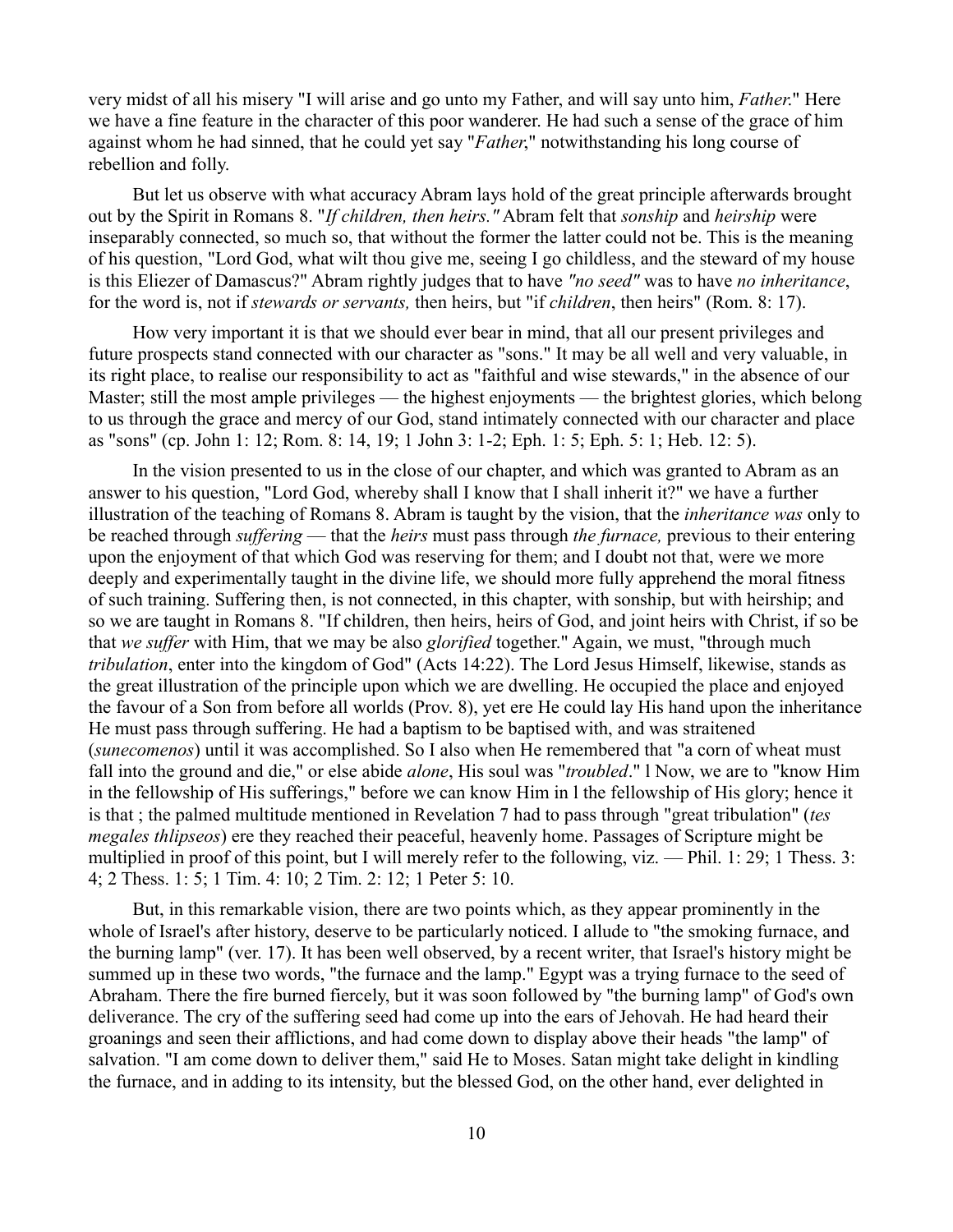letting the rays of His lamp fall upon the dark path of His suffering heirs. So, when Jehovah had, in the faithfulness of His love, brought them into the land of Canaan, they again and again, kindled a furnace by their sins and iniquities; He, as frequently, raised up deliverers in the persons of the judges which were as so many lamps of deliverance to them. Further, when by their aggravated rebellion, they were plunged into the furnace kindled at Babylon, even there we observe the glimmerings of "the burning lamp," and finally it shone out for their full deliverance, in the decree of Cyrus.

Now, the Lord was constantly reminding the children of Israel of the above truth. He says to them, "But the Lord hath taken you, and brought you forth out of the *iron furnace"* (Deut. 4: 20; 1 Kings 8: 51). Again, "Cursed be the man that obeyeth not the words of this covenant, which I commanded your fathers, in the day that I brought them forth out of the land of Egypt, from *the iron furnace"* (Jer. 11: 3-4).

Finally, we may ask, are the seed of Abraham now suffering in the furnace, or are they enjoying the lamp of God? — for they must be experiencing either the one or the other — the furnace, assuredly. They are scattered over the face of the earth as a proverb and a byword, a reproach and a hissing among all the nations of the earth. Thus are they in the iron furnace. But, as it has ever been, "the burning lamp" will assuredly follow "the smoking furnace," for "all Israel shall be saved; as it is written there shall come out of Zion *the Deliverer* and shall turn away ungodliness from Jacob" (Isa. 59: 20; Rom. 11: 26).

Thus we see how that Israel's eventful history has all along stood connected with the smoking furnace and the burning lamp, here seen in vision by Abram. They are either presented to us in the furnace of affliction through their own sin, or enjoying the fruit - of God's salvation; and even at this moment when, as has been already observed, they are manifestly in the furnace, we can witness the fulfilment of God's promise, so often repeated, "And unto his son will I give on tribe, that David My servant may have a *lamp* [margin] always before Me in Jerusalem the city which I have chosen Me to put My name there" (1 Kings 11: 36; 1 Kings 15: 14; 2 King 8: 19; Psalm 132: 17). If it be asked where does this lamp shine now? Not on earth, for Jerusalem, the place of its earthly display, "trodden down of the Gentiles," but the eye of faith can behold it shining with undimmed lustre "in the true tabernacle," where it will continue to shine "until the fullness of the Gentiles be come in"; and then, when the furnace, seen in this chapter by Israel's great progenitor, shall have been heated to the very highest degree of intensity, when the blood of Israel's tribes shall flow like water round the walls of Jerusalem, even then, shall the blessed lamp come forth from the place where it now shines, and cast its cheering rays upon the dark path of the oppressed and sorrowing remnant, bringing to mind those oftillustrated words, "O ISRAEL, THOU HAST DESTROYED THYSELF; BUT IN ME IS THY HELP."

{I would refer the reader to the following Scriptures in confirmation of what has been above advanced on the subject of "the lamp." — Ex. 27: 20; 2 Sam. 22: 29; Ps. 119: 105; Prov. 6: 23; Prov. 13: 9; Isaiah 62: 1}

# Genesis 16 - 17

These two chapters give us an account of Abram's effort to obtain the promised seed by harkening to the voice of his wife, also of God's mode of teaching him the unprofitableness of such an appeal to the mere energy of nature as that which his effort involved.

At the very opening of Abram's course we find his faith put to the test in the matter of the famine, but here we find him tried in quite another way, a way moreover, which involved a far higher exercise of faith and spiritual power. "His own body now dead and the deadness of Sarah's womb;" although, in the main, "he considered them not," must have acted upon his mind to a considerable extent.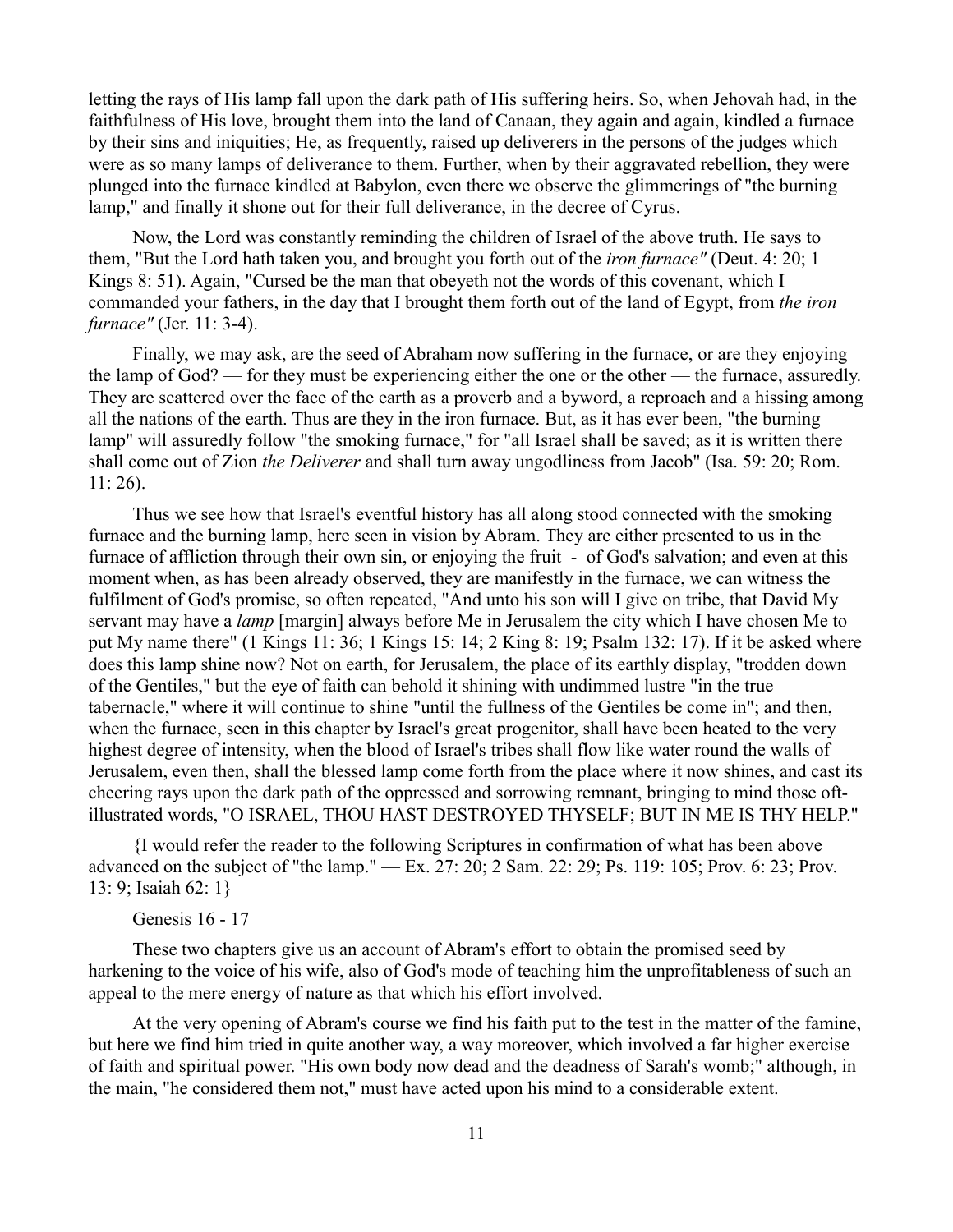Now, as is the case of the famine already alluded to, Egypt was at hand, holding out a refuge from anxiety as to present supply, so here, *"an Egyptian maid*" — one of those maid-servants, doubtless, which Abram had gotten during his sojourn in that evil place — was presented to him as a relief in the time of anxiety touching the promised seed. *"Abram hearkened to the voice of Sarai."*

But why introduce the element of bondage into his house? Why did not Abram's mind shrink from the thought of "the bondwoman and her son" as much as it had shrunk from the thought of "the steward of his house"? Might not the question, "Lord, what wilt Thou give me," be asked in connection with one as well as the other? Surely it was as much opposed to the divine economy to grant the inheritance to the seed of *"a bond-woman,"* as to a "*servant*." In either case it would be an allowance of the claims of nature, which cannot be.

The principles involved in this act of Abram's are fully laid open to us in the inspired commentary given in the Epistle to the Galatians. There we read, "Abram had two sons, the one by a bondmaid, the other by a free woman. But he who was of the bondwoman was born after the flesh but he of the free woman was by promise. Which things are an allegory: for these are the two covenants; the one from the Mount Sinai, which gendereth to bondage, which is Agar. For this Agar is Mount Sinai in Arabia, and answereth to Jerusalem which now is, and is in bondage with her children. But Jerusalem which is above is free, which is the mother of us all" (Gal. 4: 22-26).

The churches of Galatia had been led away from the simplicity and liberty of Christ and had returned to *"the flesh."* They were beginning to substitute religious ceremonies for the energies of the Spirit of Christ. Hence it is that the apostle, in the course of his reasoning with them on their unhappy movement, refers to the matter recorded in our chapters, and the way in which he expounds it to them renders it unnecessary to dwell longer upon it. This step of Abram's only "gendered to bondage;" it introduced an unhealthy and an unhappy element into his house which, as we shall see when we proceed further with our subject, he had to expel ere he could reach the highest point of elevation in his course.

In Genesis 17 we have God's remedy presented to us, and most consolatory it is to observe how the Blessed One at once comes in order to lead back His servant to the *simple* yet *difficult* position of faith in Himself — simple, because therein we have but one object with which to be occupied difficult, because therein we have to contend against the workings of "an evil heart of unbelief," leading us to "depart from the living God."

"And when Abram was ninety years old and nine, the Lord appeared to Abram and said unto him, I AM THE ALMIGHTY GOD, *walk before Me, and be thou perfect."* Here was at once the effectual cure for all impatient anxiety. *"I am Almighty" —* I can quicken the dead — I can call those things that be not as though they were — I can, if needs be, raise up of stones, children unto you — no flesh shall glory in My presence. "I am Almighty, walk before Me and be thou perfect."

It is perhaps one of the finest principles with which the mind can be occupied, that our God desires that He may ever be learnt in the variety of His perfections, by the need of His people. We have already met a striking illustration of this important principle, in the matter of Abram's conflict with the king of Sodom, in Genesis 14. There, when Abram was tempted by the offers of the enemy, he found relief in the apprehension of God's character as "the Most High God, the possessor of heaven and earth." The character of the communion into which Melchizedek led the soul of Abram was suited to the circumstances in which he stood. So is it exactly in this 17th chapter. Communion with God as "the Almighty" was the sole remedy for impatient anxiety as to the fulfilment of any promise.

Now, when once the Lord exhibits Himself in His character of "Almighty," there can be no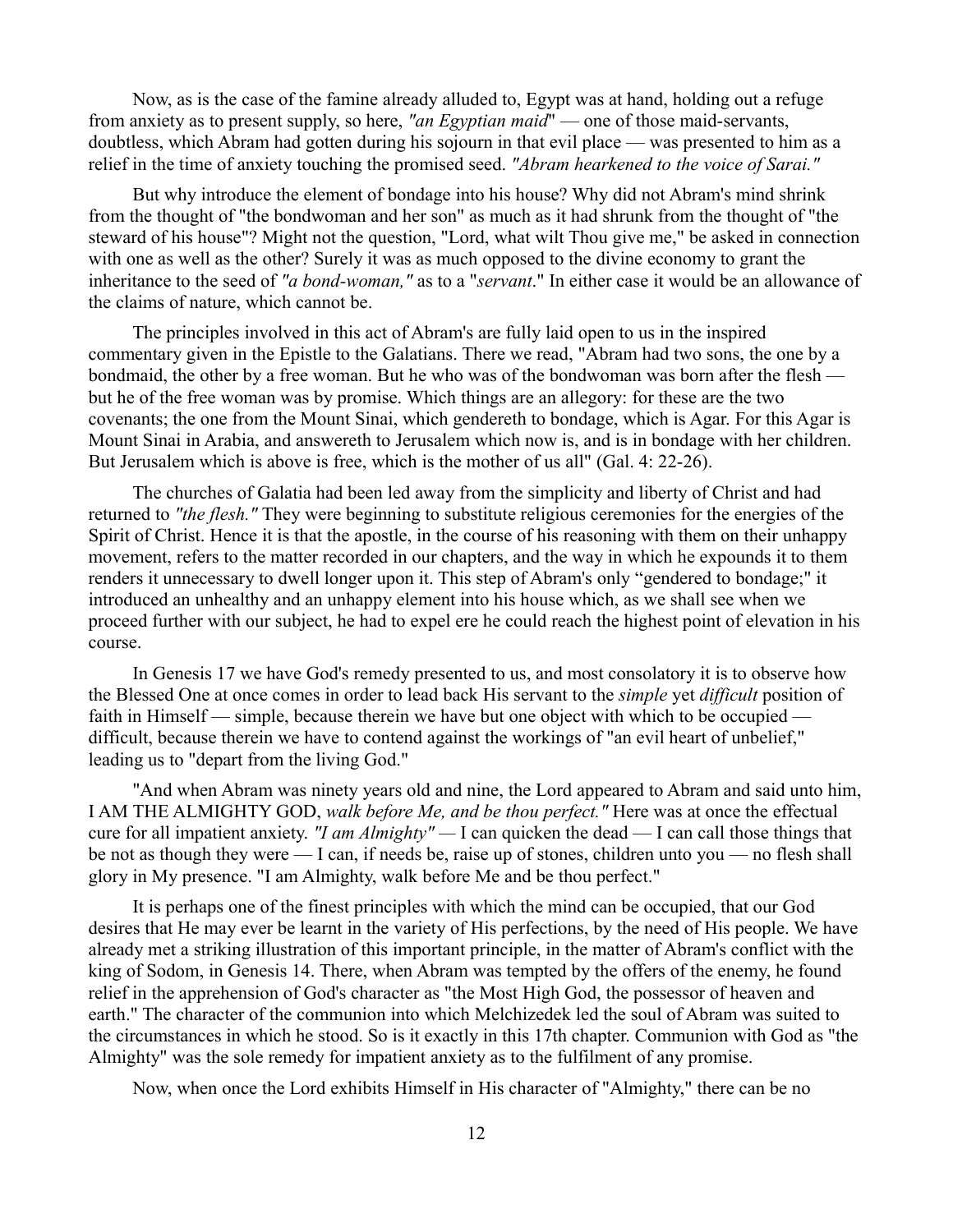obstacle whatsoever to the outflow of His grace; for, when almighty power and almighty grace combine in behalf of the sinner, faith may count upon a rich and an abundant harvest.

The promises, therefore, with which this chapter abounds are just such as we might have expected. "I will make thee exceeding fruitful, and I will make nations of thee, and kings shall come out of thee. And I will establish my covenant between Me and thee and thy seed after thee in their generations for an everlasting covenant, to be a God unto thee and to thy seed after thee. And I will give unto thee, and to thy seed after thee the land wherein thou art a stranger, all the land of Canaan, for an everlasting possession; and I will be their God" (Gen. 17: 6-8). Surely these are promises which *almighty grace* alone could utter, *almighty power* alone fulfil.

The above promises stand connected with "the covenant of circumcision — which is specially important as looked at in connection with Abram's effort to obtain the seed otherwise than by the operations of God's own hand. It would be profitable to dwell for a little upon the doctrine of this covenant of circumcision but my design in taking up this history, is not by any means to handle it in a doctrinal way, but rather to draw from it some of those valuable principles of a decidedly practical tendency with which it so richly abounds; and therefore I pass rapidly over chapters 16 - 17, which contain a mine of precious doctrinal truth quite sufficient to occupy a separate treatise.

[I would observe here that the doctrine of the Epistle to Galatians stands intimately connected with Gen. 16 & Gen. 17. I might add, the important doctrine of Israel's future restoration. We also get the doctrine of justification by faith fully illustrated in Gen. 15.]

Ere closing my observations on this section of our narrative, I would add that it is *faith* alone which can enable one to listen, as Abraham here does, to the promises of Almighty God, and when faith listens, God will surely continue to speak. Abram here gets his name changed to Abraham, and the Lord unfolds to him the future greatness and number of his seed, while Abraham hearkens in the unquestioning silence of faith. But when the "Almighty God" goes on to say with reference to Sarai, "As for Sarai thy wife, thou shalt not call her name Sarai, but Sarah shall her name be. And I will bless her, and give thee a son also of her; yea, I will bless her, and she shall be a mother of nations; kings of people shall be of her" (vers. 15-16), he is at once overwhelmed by the pledges of such marvellous power and grace to be exercised towards him. They exceeded anything he had as yet known, and "Abraham fell on his face." This is very instructive. Abraham with his face in the dust, overcome by the plenitude of almighty power and grace! Surely, we may say, while dwelling upon such a Scripture as this, it is only *faith* that can rightly entertain the *"Almighty God,"* it alone can give Him His due and proper place and honour Him as He should be honoured. When the Almighty displays Himself, self must be excluded, hence we find that Abram is set aside in all this — Sarai is lost sight of — *"the bondwoman and her son"* are, for the moment put far out of view, and nothing is seen but "the Almighty God" in the sovereignty and fullness of His grace and power, and the faith that could lie prostrate in the dust, in silent adoration of such a display of the divine glories.

How different is this from the preceding chapter! There we find Abram hearkening to the suggestion of Sarai his wife, with regard to the bondwoman — here we find him hearkening to the voice of Jehovah, as Almighty, who is about to quicken the dead womb of Sarah, and to call those things that be not as though they were, that no flesh might glory in His presence. There it is Abram and Sarai *without God* — here it *is God without Abram and Sarai.* In a word, there it is *flesh* — here it is spirit — there it is sight — here it is *faith*. Wondrous contrast! Exactly similar to that afterwards displayed by the apostle to the churches of Galatia, when he sought to restore them from the sad influence of "the beggarly elements" of the flesh and the world, to the full liberty wherewith Christ had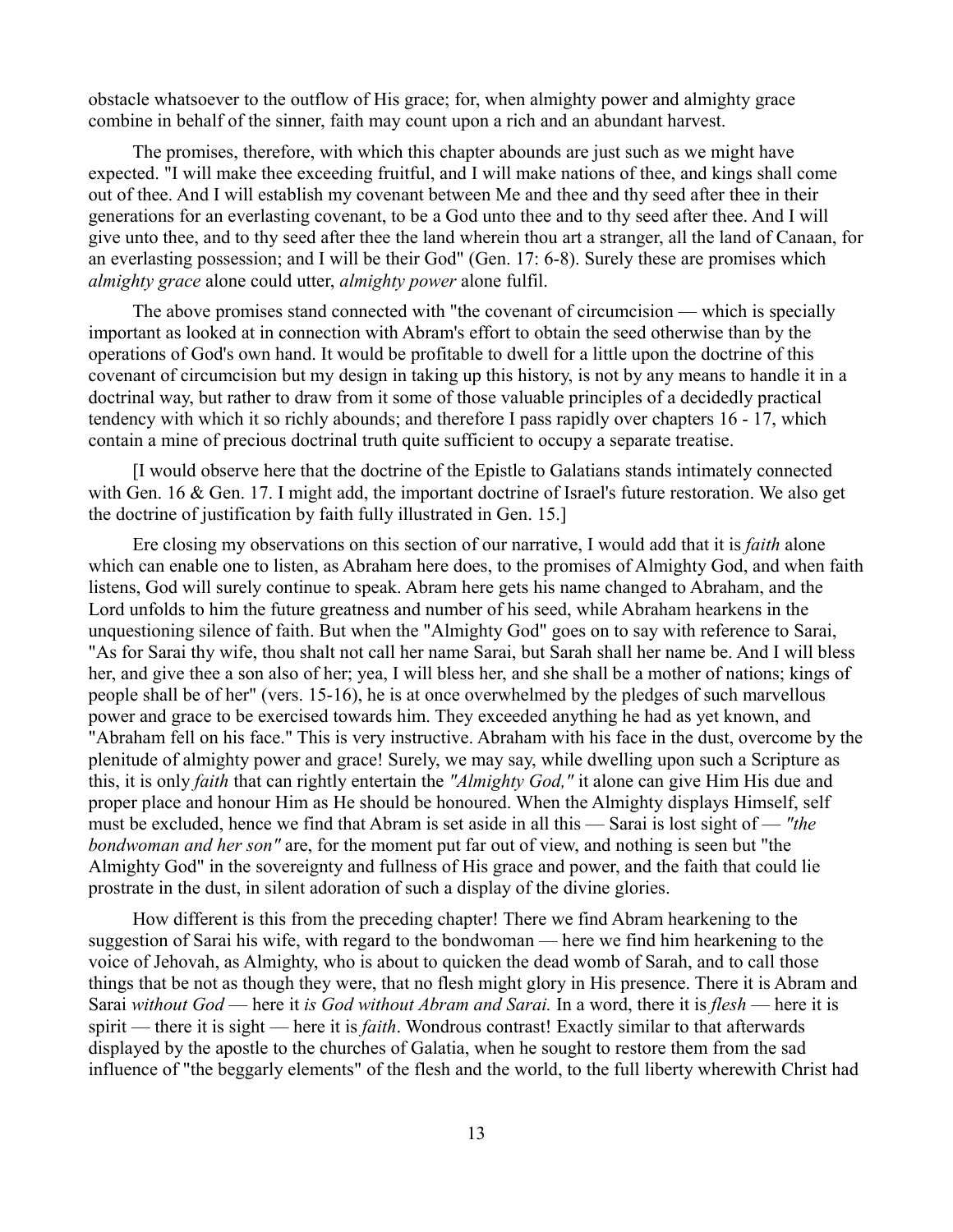made them free.

Genesis 18 - 19

I class these two chapters together because, like those we have just been considering, they furnish us with a contrast — a contrast most marked and striking between the position occupied by Abraham in Genesis 18, and that occupied by Lot in Genesis 19.

The Lord Jesus when asked by Judas, not Iscariot, "How is it that Thou wilt manifest Thyself unto us and not unto the world?" replied, "If a man love Me, he will keep My words: and My Father will love him, and We will come unto him and make Our abode with him" (John 14: 23). Again, "Behold, I stand at the door and knock: if any man hear My voice, and open the door, I will come in to him, and will sup with him, and he with Me" (Rev. 3: 20). Now, Abraham furnishes us with an exceedingly happy exemplification of the Galatians stands intimately connected with Gen. 16 - 17, and n. We also get the doctrine of justification by faith fully illustrated truth stated in the above passages. "The Lord appeared unto him in the plains of Mamre: and He sat in *the tent door* in the heat of the day" (Gen. 18: 1). Here we find Abraham again in the full exhibition of his stranger character. *Mamre and the tent* are associated in our minds with the day of his triumph over the king of Sodom. Abraham is still a stranger and a pilgrim "dwelling in tabernacles." The revelation made unto him by the Almighty God had not altered the tone of his character in this respect, but had rather imparted fresh vigour and energy thereto. A simple dependence upon the promise of the Almighty God was the most effectual means of maintaining him in his stranger condition.

Now, it is, in the very highest degree instructive to see the honour here put upon the character and condition of the stranger. Throughout the wide range of the world there was just *one spot* in which the Lord could accept the rites of hospitality and make Himself at home, and that was *"in the tent of a pilgrim and stranger."* The Lord would not honour the sumptuous halls and princely palaces of Egypt with His presence. No. All His sympathies and all His affections hung around the stranger of Mamre, who was the only one who, in the midst of an evil world could be induced to take God for his portion.

What a season of enjoyment it must have been to Abraham while those heavenly strangers sat with him and partook of the offerings of his generous heart. Mark how he calls forth into action all the energies of his house to do honour to his guests. He hastens from the tent to the field, and from the field to the tent again, and seems to lose sight of himself in his effort to make others happy.

Nor is it merely by partaking of Abraham's hospitality that the Lord gives expression to the high estimation in which He holds him He renews His promise to him with regard to the son — He opens up His counsels to him with reference to Sodom. "Shall I," says He "hide from Abraham that thing which I do seeing that Abraham shall surely become a great and mighty nation, and all the nations of the earth shall be blessed in him? *For I know him,* that he will command his children and his household after him, and they shall keep the way of the Lord, to do justice and judgement; that the Lord may bring upon Abraham that which He hath spoken of him" (vers. 17-19).

Here Abraham is seen as *"the friend of God."* "The servant knoweth not what his lord doeth," but Abraham was made acquainted with what the Lord was about to do to Sodom, while Lot — the one who was so deeply interested in the solemn event — was left in profound ignorance about it.

How then does Abraham make use of his favoured position? Does he use it to strengthen more fully, and place on a firmer basis, the future interests of his house? Surely the natural heart would at once have prompted him to make such a use of his present advantage in the matter of nearness to Jehovah. Does he use it thus? Nay. Abraham had learnt too much of the ways of God to act in a way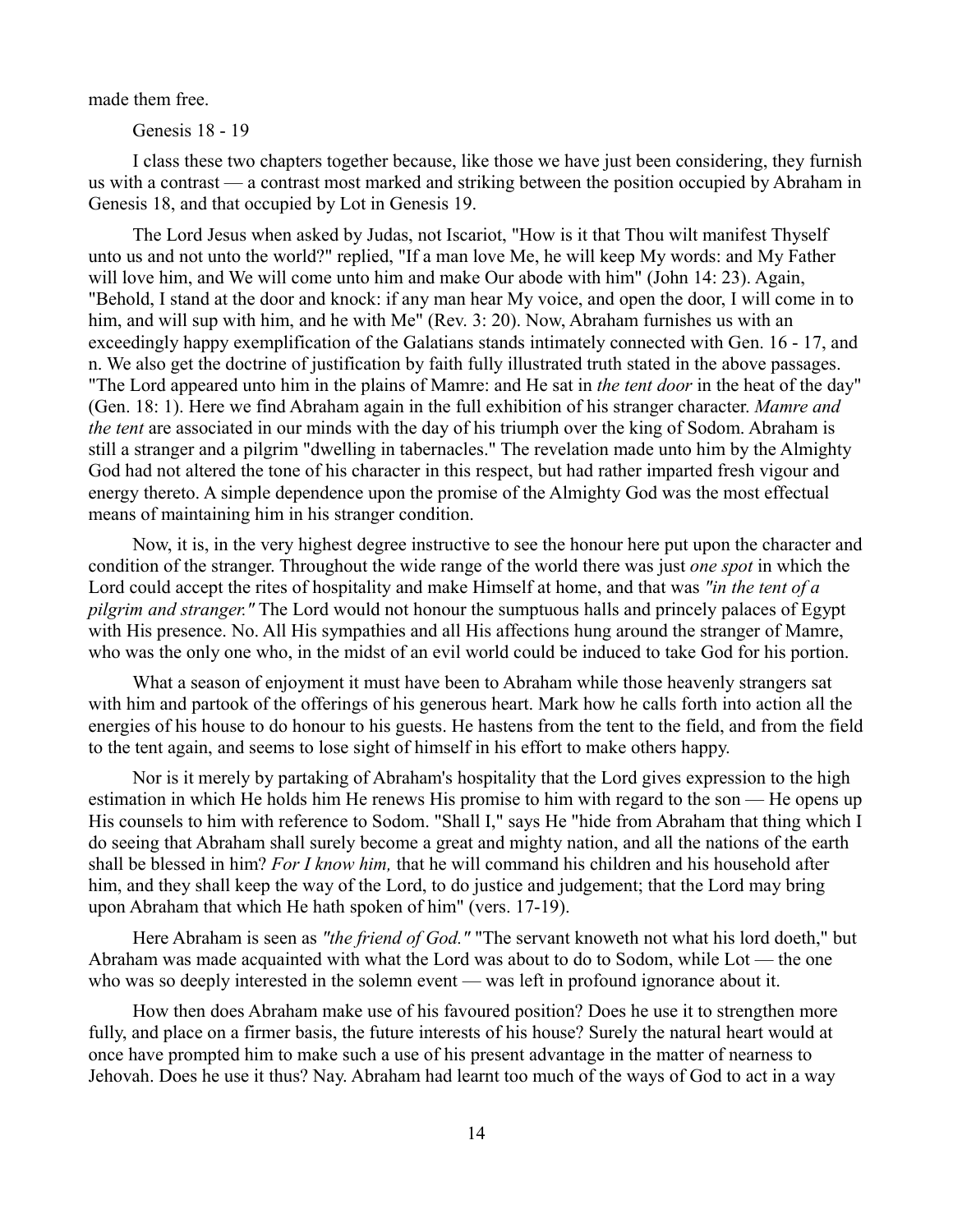savouring so much of the selfishness of a heartless world. But, even had he thought of such a thing, he had no need to utter a syllable on the subject, for *"the Almighty God"* had most amply satisfied his heart with regard to the everlasting interests of his house — He had fixed it upon such a foundation that an anxious thought would have evidenced a complete want of moral order in Abraham's soul. He therefore entertained not a thought about himself or his house, but like a genuine man of faith, *he takes advantage of his place in the presence of God to intercede for a brother, whose worldliness had plunged him into the very midst of that place which was about to be given over to everlasting destruction.* "And Abraham drew near, and said, Wilt thou also destroy the righteous with the wicked?" (ver. 23) *"The righteous!"* to whom can he allude? Can it be to the man who had so deliberately turned aside out of the path of faith to take up his abode at Sodom? Yes; he speaks of Lot — he calls him "*righteous*" — he speaks of him in the very same terms as the Spirit in the apostle afterward speaks of him when he calls him a "righteous soul." Abraham, therefore was taught of God when he could recognise in the man surrounded by all the pollution of Sodom "a righteous soul."

{Although I consider Lot the principal object in Abraham's mind while interceding before the Lord, I do not forget there is mention made of "fifty," etc.}

I doubt not it will be admitted by every one taught of God that the conduct of Abraham in this chapter, furnishes us with one of the most important results of a holy and separated walk. We observe in it a man pleading with God in a most urgent strain for one who had turned his back upon him, and selected Sodom as the place of his abode. How completely must Abraham's soul have been lifted above "the things that are seen" when he could thus forget "the strife" and the departure, worldliness and evil of Lot, and plead for him still as "a righteous soul." If Abraham appears as "the *friend* of God" under other circumstances and other scenes, surely he is here seen as the *child* of God exhibiting most sweetly those principles which he had learnt in communion with his heavenly Father.

We shall now leave Abraham, for a little, enjoying his happy place before the Lord, while we contemplate the last sad scene in the life of one who seems to have valued the things of this life more highly than was consistent with the character of "a stranger and pilgrim" or "a righteous soul." From the time that the separation took place between Abraham and Lot, the former seems to have proceeded "from strength to strength;" while the latter, on the contrary, seems to have proceeded only downwards, from one stage of weakness to another, until we find him, at the close, making shipwreck of everything, and merely "escaping with his life." The loss of all his goods in the battle between the "four kings and five" does not seem to have had any effect upon the mind of Lot in the way of teaching him the evil or being mixed up with the world; yea, he seem to have become more deeply involved it worldliness after that event than he had been before; for, at the first, he merely "pitches this tent towards Sodom" (Gen. 13: 12); but now we find him sitting "in the gate" (Gen. 19: 1), which, as we know, was then the place of honour. When once a man has put his hand to the plough if he begin to look back, we have been told by Him who cannot err, that "he is not *fit* for the kingdom of God." Nor is it possible to count upon the fearful lengths to which a man may go when once the world, in any one of its varied aspects, has taken possession of his heart, or when once he has begun to turn his back upon the people of God. The terrible declension spoken of in Hebrews 10, which stops not short of "trampling under foot the Son of God," has its beginning in the apparently simple act of "forsaking the assembling of ourselves together." How needful, therefore, it is that we should take heed to our ways, and watch the avenues of our hearts and minds, lest any evil thing should get dominion over us, which, however trivial in itself, might lead to the most appalling results.

Now, it strikes me, that we have in the circumstance presented to us in the opening of Genesis 19 the full evidence of Lot's fallen condition. The Lord Himself does not appear at all. He remains at a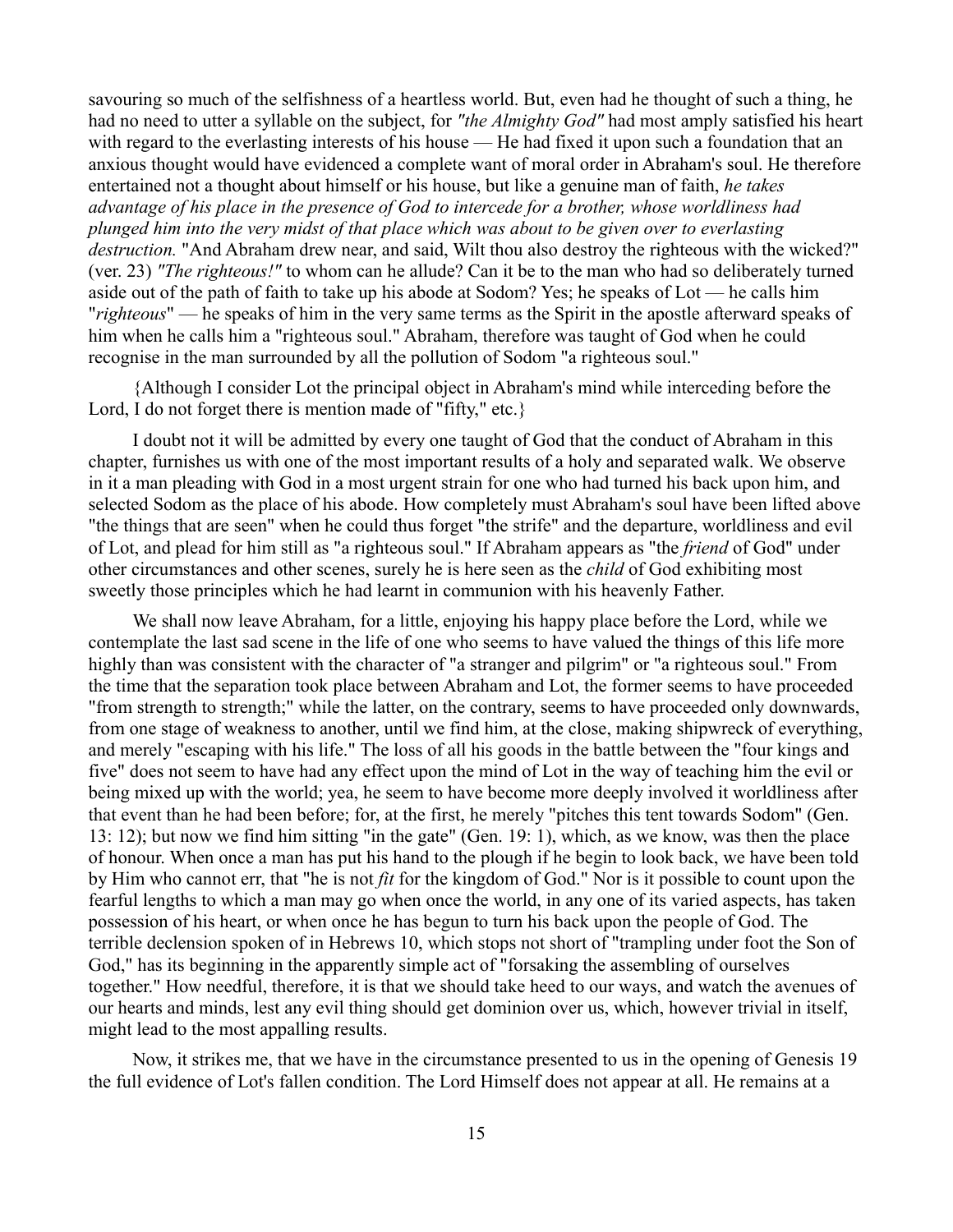distance from the unholy place, and merely sends *His angels* to execute His commission upon the devoted city of Sodom. The angels, too, exhibit all the symptoms of distance and strangership — they refuse to go into Lot's house when invited, saying, *"Nay, but we will abide in the street all night."* True, they subsequently enter into his house; but, if they do so, it is not so much to enjoy refreshment as to counteract the sad effects of Lot's wrong circumstances. How different was the scene at Lot's house from that which they had so lately witnessed at the tent of the stranger of Mamre! The tumult of the men of Sodom — to whom, notwithstanding all their ungodly deeds and ungodly speeches, Lot applies the title of "*brethren*" — the evident embarrassment of Lot at being discovered in such painful circumstances — the shocking proposal which he is constrained to make in order to screen his guests from the violence of the ungodly men of Sodom — the struggle at the door, and Lot's danger — all these things must have shocked the heavenly strangers, and stood in marked contrast with the holy peace and retirement of Abraham's tent, together with his own calm and dignified demeanour throughout the scene. Well might those angels have been astonished to find "a righteous soul" in such a place, when he could have enjoyed, in company with his separated brother, the peaceful and holy joys of his steady and consistent course.

But the time had now arrived for the pouring out of the cup of divine wrath upon Sodom. "The men said unto Lot, Hast thou here any besides? . . . bring them out of *this place*: for we will destroy this place, because the cry of them is waxen great before the face of the Lord; and the Lord hath sent us to destroy it" (vers. 12-13). The critical moment which the Lord Jesus, in the gospel, notes by the exceedingly solemn word "UNTIL," was now at hand for the careless inhabitants of Sodom, who dreamed not of any interruption to their "eating, and drinking, buying and selling, marrying and giving in marriage." A moment's respite is allowed, during which Lot bears a message to his son-in-law, a testimony as to the rapidly approaching judgement; but, ah! what power could the testimony of one who had voluntarily come in and settled amongst them, have upon those who had lived and moved from their earliest infancy in the midst of the ungodly scene? How could Lot expect that his words would have any weight when his ways had so sadly contradicted them? He might now, with terrified aspect and earnest entreaties, urge them to leave a place which he knew was doomed to everlasting destruction, but they could not forget the calm and deliberate way in which he had at first "pitched his tent toward Sodom," and finally taken his seat "in the gate;" hence, as might be expected, "he seemed as one that mocked unto his sons-in-law" (Gen. 19: 14). And how, so far as he was concerned, could it be otherwise? His sons-in-law might be, and doubtless were, responsible before God for the rejection of the testimony; but Lot could not, by any means, expect them to heed him much, indeed, we find that even he himself was tardy in departing from the place; for *"while he lingered" —* while his heart still went after some object or another that was dear to him — "the men *laid hold upon his hand*, and upon the hand of his wife, and upon the hand's of his two daughters; the Lord being merciful to him, and they *brought him forth* and set him without the city" (Gen. 19: 16). From this statement, it is manifest that, had not the men "laid hold of, and brought forth" Lot, he would, no doubt, have "lingered" on "*until* the fire of God's judgement had fallen upon him, and prevented even his "escaping with his life." But they "pulled him out of the fire," because "the Lord had mercy upon him."

But this escape of Lot's only served to put fresh honour upon Abraham, for we read that "when God destroyed the cities of the plain, he *remembered Abraham and sent Lot out of the midst of the overthrow"* (ver. 29). Thus, as Abraham's sword had delivered Lot in the time of the conquest of Sodom, his prayer delivered him in the time of its final overthrow, "for the effectual fervent prayer of a righteous man availeth much." Nor does the contrast between those two men stop here. There is yet another scene in which they stand at a great distance from each other as to the moral condition of their souls. "Abraham gat him up early in the morning, to the place where he stood before the Lord" (ver.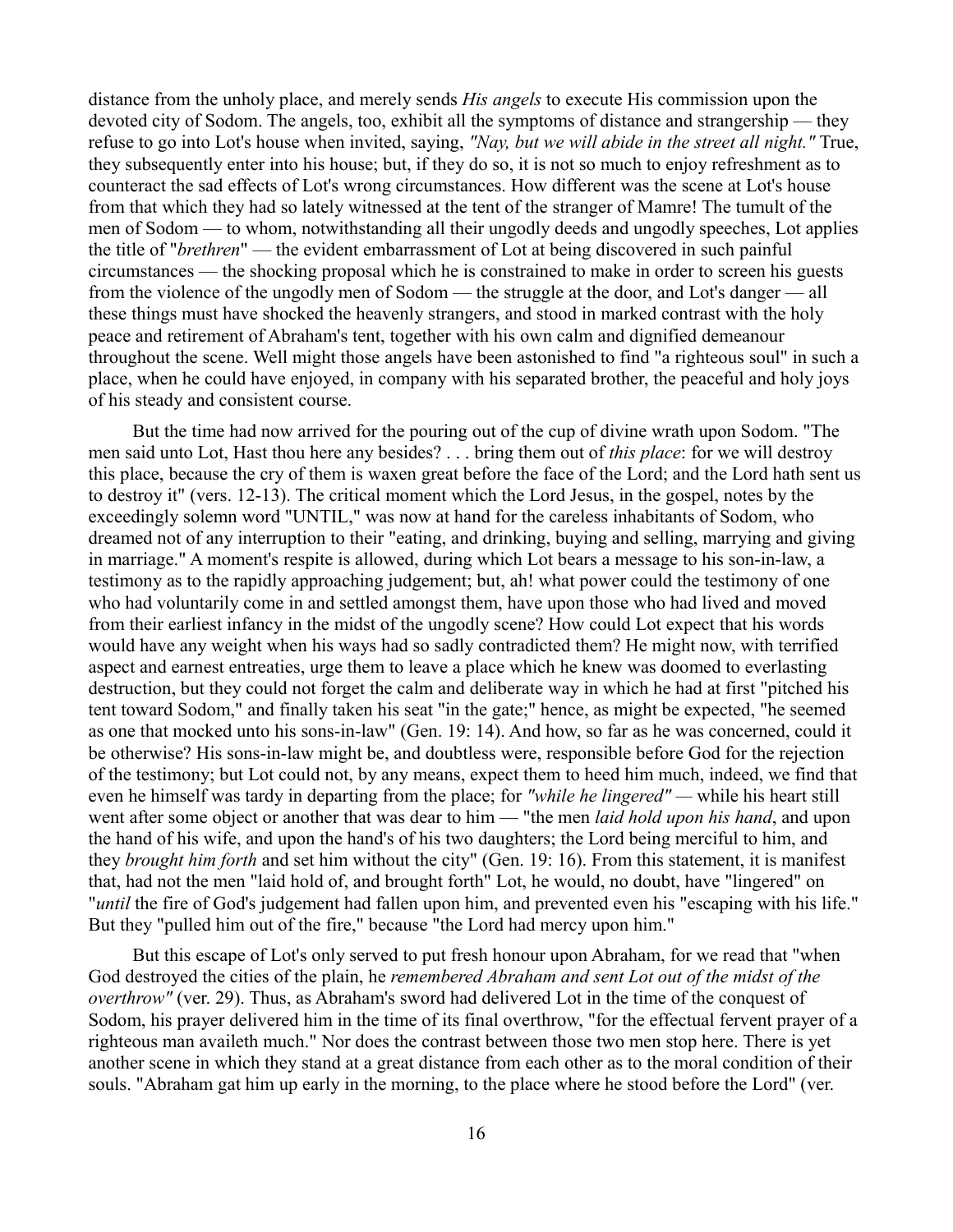27). Here the man of faith, the holy pilgrim, once more raises his head amid the mighty scene of desolation. All was over with Sodom and its guilty inhabitants, "the smoke of the country went up as the smoke of a furnace." Sad spectacle! The din and bustle of that once stirring city was hushed; silence reigned around — the buying and selling — the eating and drinking — the marrying and giving in marriage — all the intercourse of social life had been awfully broken in upon. The solemn "UNTIL" had come at last — the only one in all that wicked place who, notwithstanding his failure, could be regarded as "the salt," had been removed — the measure of Sodom's iniquity had been filled up — the day of divine long-suffering closed, and nothing now met the eye of Abraham but misery and desolation throughout all the plain. How melancholy! And yet it was but a type of the far more terrible desolation which shall sweep across this guilty world when the Son of man makes His appearance, "when every eye shall see Him, and all the tribes of the earth shall mourn and wail because of Him."

Thus, "Abraham stood *before the Lord"* completely exempt from all the sad effects of the recent visitation, as far as he was personally concerned. His stranger condition which, in the days of Chedorlaomer, had enabled him to live outside of Sodom and all its circumstances, still kept him free, and was the means of his escape from Sodom's unutterable woe and misery. Had Abraham, when solicited by the King of Sodom, mixed himself up with the things of Sodom, he would have been involved, in some measure, as was his brother Lot, in its overthrow. He himself would have been saved, but his work would have been burnt up. But Abraham was looking for "a city that hath foundations," and he knew at once that Sodom was not that city, and hence he would have nothing whatever to do with it. He would "hate even the garment spotted by the flesh" — he would "touch not the unclean thing," and now he was permitted to realise the blessed results of his conduct, for, while Lot had to retreat in confusion and sorrow to a cave in the mountains, his wife and all his possessions being lost, Abraham takes his stand, in all that blessed calmness and dignity which ever characterised him, in the presence of Jehovah, and from thence surveys the heart-rending scene.

But what of Lot? How did he end his course? "Oh, tell it not in Gath! publish it not in the streets of Askelon!" Well may we desire to throw a veil over the closing scene of the life of one who does not seem to have ever realised, as he should, the power of the *call of God.* He had always displayed a secret desire for the things of Egypt or those of Sodom His heart does not seem to have been thoroughly detached from the world, and therefore his course was always unsteady; from the time he separated himself from Abraham, he went from bad to worse — from one stage of evil to another, until at last the scene closes with the shocking transaction in the cave; the sad results of which were seen in the persons of Moab and Ammon, the enemies of the people of God.

Thus ended the course of Lot, whose history ought to be a solemn warning to all Christians who feel a tendency to be carried away by the world. The history has not been left on record without a purpose. "Whatever things were written aforetime, were written for our learning," may we therefore learn from the above narrative, "not to lust after evil things," for, although "the Lord knows how to deliver the godly out of temptation," yet it is our place to keep as much out of the way of temptation as we can, and our prayer should ever be "lead us not into temptation." "The world passeth away, and the lust thereof; but he that doeth the will of God abideth forever" (1 John 2: 17)

#### Genesis 20 — Genesis 21

Lot has now passed off the scene — his sun has gone down amid thick clouds and a gloomy atmosphere; it now remains for us to pursue, for a few moments longer, the narrative of Abraham's ways, and God's dealings with him.

There was one point involved in Genesis 12 which I left untouched, knowing that it would come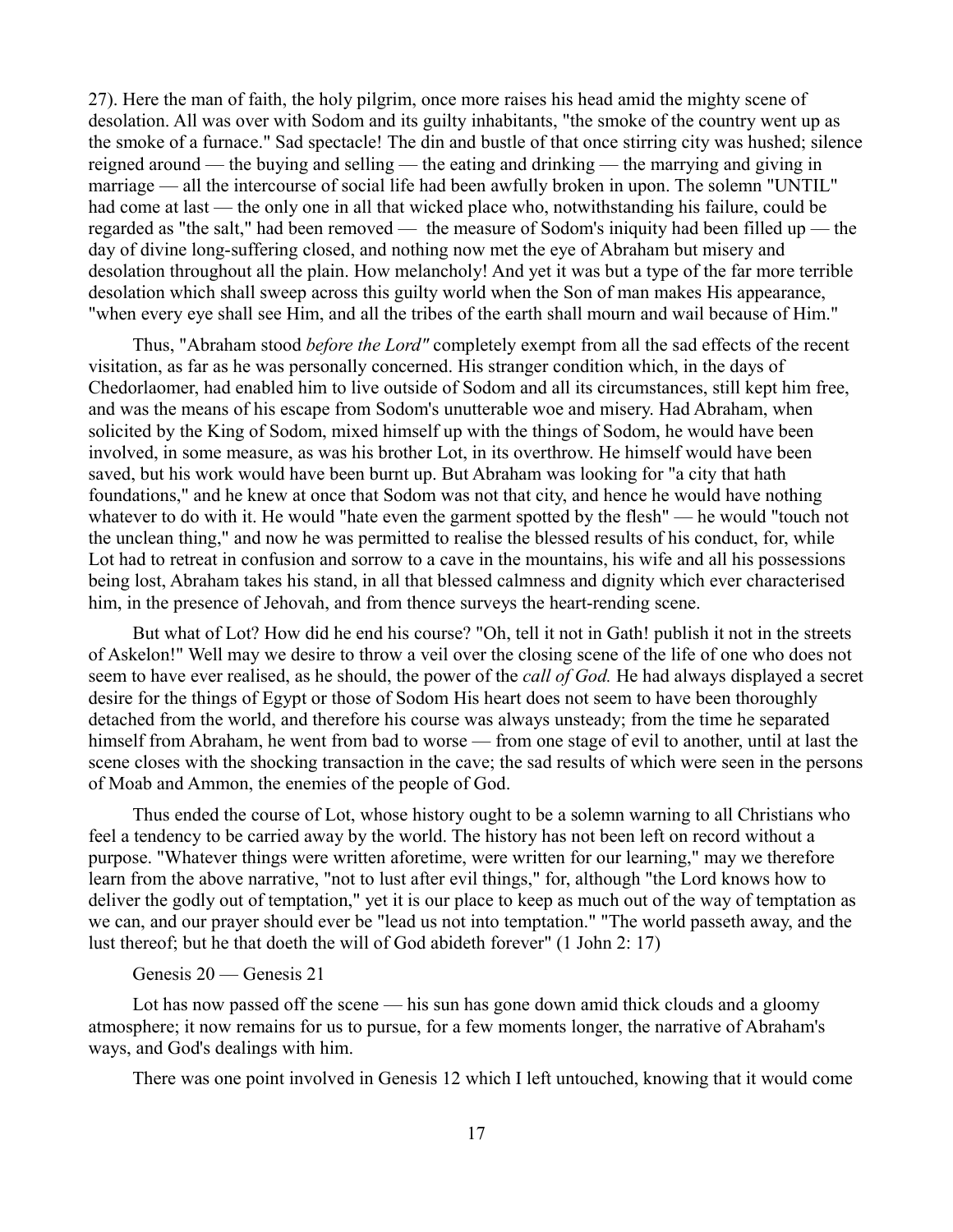before us again in this place.

When Abraham went down into Egypt, he entered into a compact with Sarah his wife to *conceal part of the truth,* "Say, I pray thee," said he, "thou art my sister" (Gen. 12: 13). One evil ever leads to another. Abraham was moving in the wrong direction when he went down into Egypt for help, and therefore did not exhibit that refinement of conscience which would have told him of the moral unsoundness of this mental reservation. "Speak every man truth with his neighbour," being a divine principle, would always exercise an influence upon one walking in communion with God; but Abraham's desire to get out of present trial was an evidence of failure in communion, and hence "his moral sense," as a recent writer has termed it, was not as keen or as elevated as it should have been. However, although the Lord plagued Pharaoh's house because of his having taken Sarah into it, and further, although Pharaoh rebukes Abraham for his acting in the matter, yet the latter says nothing whatever about the deliberate compact into which he had entered with his wife, to keep back part of the truth; he silently takes the rebuke and goes on his way, but the root of the evil remained still in his heart, ready to show itself at any time if circumstances should arise to draw it out.

Now, it is marvellous to behold Abraham coming up out of Egypt — building an altar and pitching a tent — exhibiting the noble generosity of faith — vanquishing Chedorlaomer and repulsing the temptation of the King of Sodom — urging his request for a son and heir, receiving the most gracious answer — on his face before God in the sense of His almighty grace and power entertaining the heavenly strangers and interceding for his brother Lot. In a word, I say, it is marvellous to behold Abraham passing through such brilliant scenes, comprising a series of years, and, all the while, this moral point, in which he had erred at the very threshold of his course, remains unsettled in his heart. True, it did not develop itself during the period to which I have just referred, but why did it not? Because Abraham was not in circumstances to call it out, but there it was notwithstanding. The evil was *not fully brought out —* not confessed, not got rid of — and the proof of this is, that the moment he again finds himself in circumstances which could act upon *his weak point,* it is at once made manifest that the weak point is there. The temptation through which he passed in the matter of the King of Sodom, was not by any means calculated to touch this peculiar point; nor was anything that occurred to him from the time he came up out of Egypt until he went down into Gerar, calculated to touch it, for had it been touched, it would no doubt have exhibited itself.

We never can know what is in our hearts until circumstances arise to draw it out. Peter did not imagine that he could deny his Lord, but when he got into circumstances which were calculated to act upon his peculiar weakness, he showed that the weakness was there.

It required the protracted period of forty years in the wilderness to teach the children of Israel "what was in their hearts" (Deut. 8: 2) and it is one of the grand results of the course of discipline through which each child of God passes, to lead him into a more profound knowledge of his own weakness and nothingness. "We had the *sentence of death in ourselves,* that we should not trust in ourselves, but in God which raiseth the dead" (2 Cor. 1: 9). The more we are growing in the sense of our infirmities, the more shall we see our need of clinging more closely to Christ — drawing more largely upon His grace, and entering more fully into the cleansing virtue and value of His atoning blood. The Christian, at the opening of his course, never knows his own heart; indeed, he could not bear the full knowledge of it; he would be overwhelmed thereby. "The Lord leads us not by the way of the Philistines lest we should see war," and so be plunged, in despair. But He graciously leads us by a circuitous route, in order that our apprehension of His grace may keep pace with our growing selfknowledge.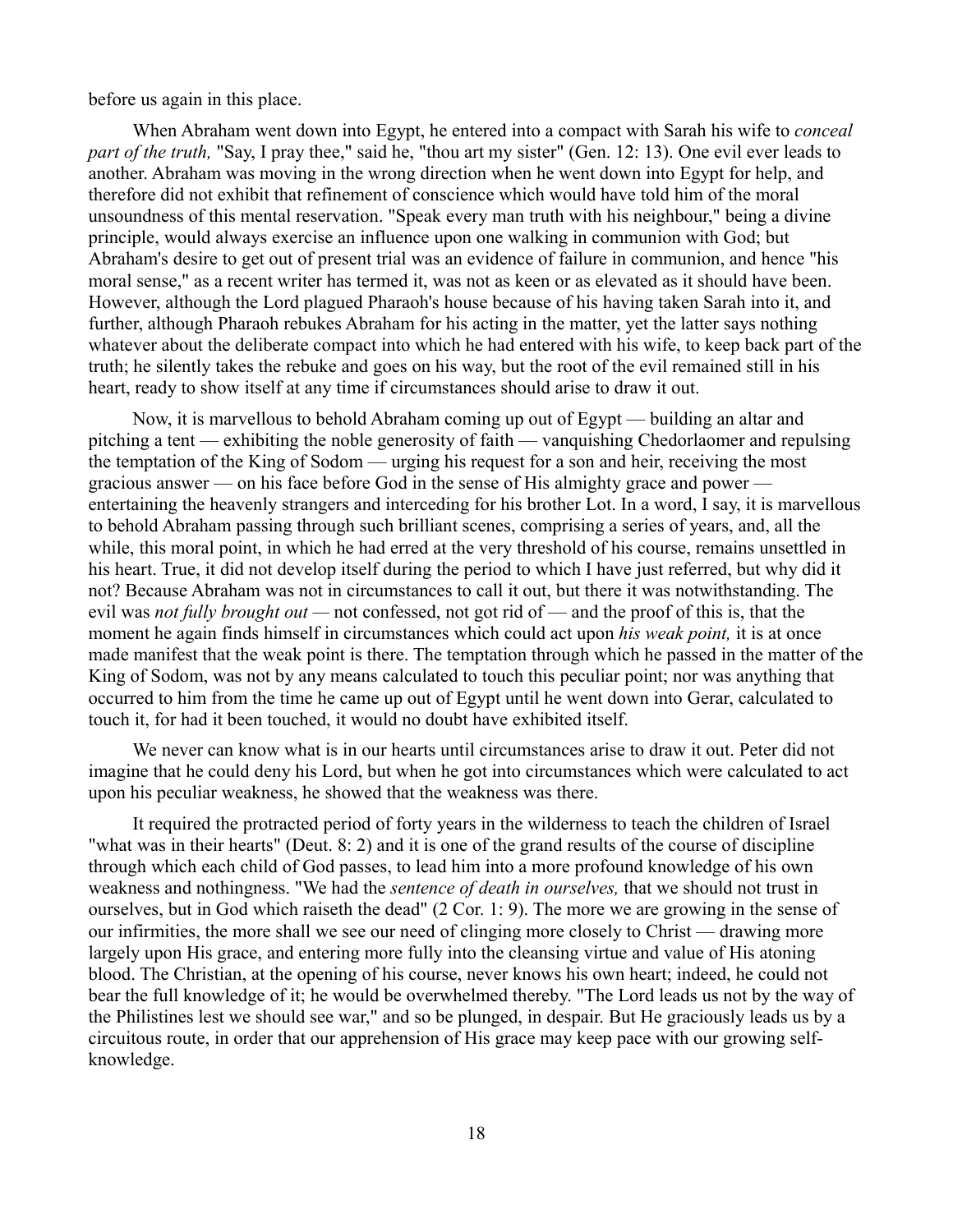In Genesis 20, then, we find Abraham again, after the lapse of many years, falling into the old error, a suppression of truth, for which he has to suffer a rebuke from a mere man of the world. The man of the world, in this scene, seemed, for the moment, to possess a more refined moral sense than the man of God. "Said he not unto me," says he, "'She is my sister'! and she, even she herself said, 'He is my brother': in the integrity of my heart and innocency of my hands have I done this." But mark how God enters the scene for the purpose of vindicating His servant. He says to Abimelech, "Behold, thou art but a dead man." Yes, with all "the integrity of his heart and innocency of his hands" — with all his fine moral sense of right and wrong, he was "but a dead man," when it came to be a question, for one moment, between him and even an erring child of God. God, in His grace, was looking at His dear servant from quite a different point of view from that adopted by Abimelech. All that the latter could see in Abraham was a man guilty of a manifest piece of deception, but God saw more than that, and therefore He says to Abimelech, "Now therefore restore the man his wife; for he is a prophet, and he shall pray for thee, and thou shalt live." What dignity is here put upon Abraham! God himself vindicates him before the world! Not a syllable of reproof! — not a breath of disapprobation! — no, *"he is a prophet and he shall pray for thee and thou shalt live."* How truly consolatory it is for the poor, weak, and harassed believer to remember that His Father is ever viewing him through the medium of the Lord Jesus Christ. He sees nothing whatever upon His child but the excellency and perfectness of Jesus. Thus, while a man of the world may have to rebuke a child of God, as in the case before us, God declares that He values that character which the believer has received from Him more than all the amiability, integrity, and innocency that nature can boast of.

{It has been observed that, if we look through a piece of stained glass, it will cast its peculiar hue upon everything at which we look; we may view the greatest variety of colours, yet do we see in all the shade of the medium through which we are looking. So it is with God. The Medium through which He views His people is Christ; hence, He sees not their various shades and imperfections, for all present to His eye the perfectness of the Lord Jesus. As He is, so are we.

"Beholders, many faults may find

But they can guess at Jesus mind,

content, if written in His book."}

This reminds us of the way in which the Lord vindicates the Baptist before the multitude, although He had sent a message to himself which must have exercised him deeply: "I say unto you, among those that are born of women there is not a greater prophet then John the Baptist" (Luke 7: 28). Thus, whatever unfavourable aspect the child of God may wear in the world's view, God will ever show Himself the vindicator of such. "He suffered no man to do them wrong; yea, he reproved kings for their sakes, saying, Touch not mine anointed and do my prophets no harm" (1 Chr. 16: 21-22).

However, as was observed with regard to John the Baptist, the message sent from the Lord to His servant must have exercised his spirit deeply in secret, so is it in Abraham's case. Abraham must have felt deeply humbled in his soul at the thought of what had occurred, and the consciousness of the fact that God would not enter into judgement with him about it would have augmented that feeling. When Abraham fell into the same error in Egypt we do not find that Pharaoh's reproof produced any manifest effect. He was not humbled by it to such a degree as to make a full confession of the whole thing. He takes his departure out of Egypt, but the root of evil remains in his heart, ready to shoot forth its pernicious branches again. Not so in Genesis 20; here we get at once at the root of the matter — Abraham opens up his whole hearts he confesses that from the very first moment of his course he had retained this thing in his heart which had twice betrayed him into an act, which, to say the least of it,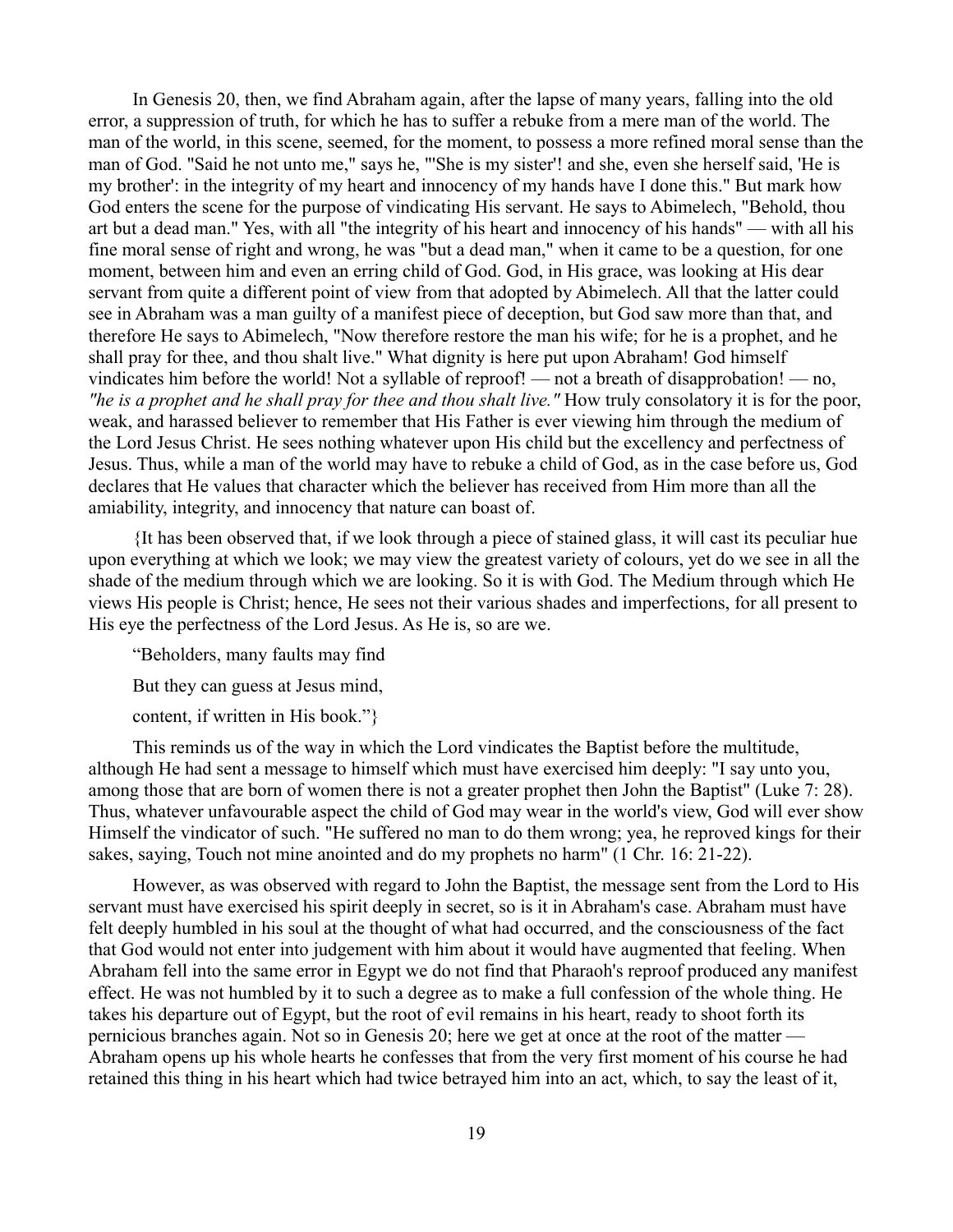would not bear the light. And as there is the full confession of the evil on his part, so is there the complete renunciation of it — he gets rid of it fully, root and branch. The leaven is put forth out of every corner of his heart, he hearkens to Abimelech's reproof and profits by it; it was God's instrument by which He brought out the matter, and delivered the soul of his servant from the power of evil.

But, in addition to the point upon which we have been dwelling, there was yet another question to be settled ere Abraham could reach the most elevated point of his course as a man of faith. The bondwoman and her son were yet in the house. He must put forth these from *his house* as he had put forth the evil from *his heart.* The house and the heart must be cleared out. In Genesis 21 we find matters brought to a crisis with regard to the bondwoman and her son, concerning whom we have heard comparatively nothing until now. The element of bondage had heretofore lain dormant in Abraham's house because not roused into action, by anything of an opposite nature and tendency. But in the birth of Isaac — the son of the free woman — the child of promise — we see a new element introduced. The spirit of liberty and the spirit of bondage are thus brought into contact, and the struggle must issue in the expulsion of either one or the other. They cannot move on in harmony, for "how can two walk together except they be agreed."

Now we are invited by the apostle, in his Epistle to the Galatians, to behold in these two children, "the two covenants," the one *gendering to bondage,* the other *to liberty;* and further, to behold in them samples of the fleshly and spiritual seed of Abraham, the former, "born after the flesh," the latter, "born after the Spirit." Nor can anything be more marked than the line of demarcation between, not only the two covenants, but the two seeds. They are totally distinct the one from the other, and can never, by any operation, be brought to coalesce. Abraham was made to feel, and that painfully, this fact. "Cast out this and her son; for the son of this bondwoman shall not be heir with my son, even with Isaac" (Gen. 21: 10). Here the natural result shows itself. The two elements could not mingle. As well might the north and the south winds be expected to blow in all their strength without exciting a convulsion in the elements.

But it was most painful work to Abraham to be obliged thus to thrust forth his son. "The thing was very grievous in Abraham's sight because of his son;" but it mattered not, he must be put out, for the son of a bondwoman could never inherit the promises made only to the spiritual seed. If Ishmael were to have been retained, it would have been an open allowance of the claims of the flesh. Abraham would have found something "as pertaining to the flesh and would thus have had "whereof to glory." But no — all God's promises are to be made good to those who, like Isaac, are the children of promise, born after the Spirit, "not of blood, nor of the will of the flesh, nor of the will of man, but of God" (John 1: 13). Ishmael was manifestly born "of the will of the flesh, and of the will of man," and "flesh and blood cannot inherit the kingdom of God." The flesh must therefore be set aside and kept under, no matter how "grievous" it may be to our hearts. The Christian will often find it grievous enough to keep down the old principle which ever lusts against the new, but the Lord gives spiritual power for the struggle so that "we are more than conquerors through Him that loves us."

But it is not my present purpose to pursue the doctrinal matter involved in this instructive history; were I to do so it would carry me far beyond the limits I have prescribed for myself in this little paper, the design of which is, as before observed, simply to direct attention to a few leading principles put forward in the narrative. I will therefore pass on to the next chapter which is the last of the section laid out for consideration.

# Genesis 22

The circumstances through which Abraham passed in chapters 20 and 21 were most important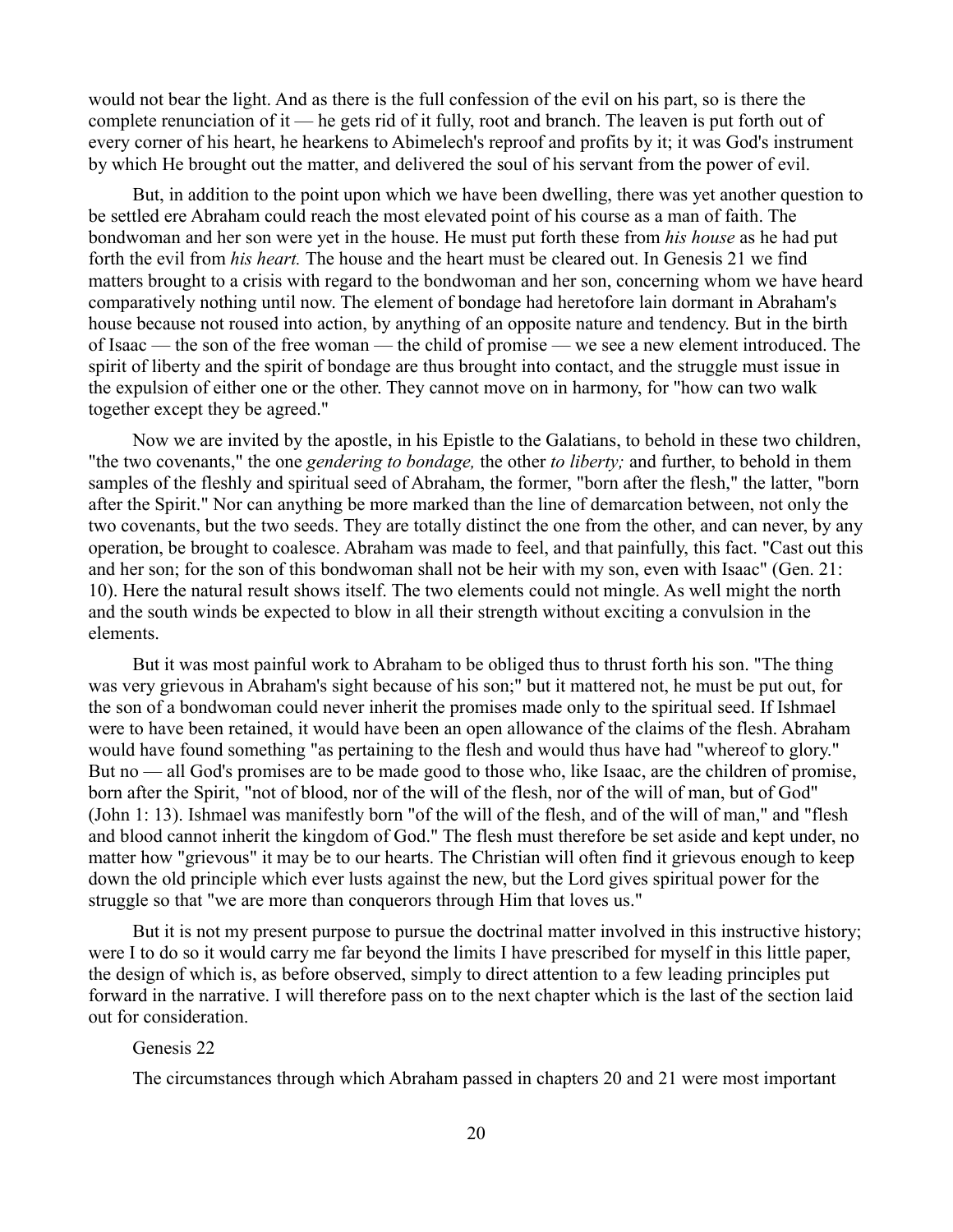indeed. An evil which had long been harboured in his heart had been put away; the bondwoman and her son, who had so long retained quiet possession of his house, were cast out, and he now stands forth as "a vessel sanctified and meet for the master's use, prepared unto every good work."

"And it came to pass *after these things,* that God did tempt [or try] Abraham." Here Abraham is at once introduced into a place of real dignity and honour. When God tries an individual it is a certain evidence of His confidence in him. We never read that "God did tempt Lot" — no, the goods of Sodom furnished a sufficiently strong temptation for Lot. The enemy laid a snare for him in the well-watered plains of Sodom which he seemed but too prone to fall into. Not so with Abraham. He lived more in the presence of God, and was, therefore less susceptible of the influence of that which had ensnared his erring brother.

Now, the test to which God submits Abraham — the furnace in which He tries him, marks at once a pure and genuine metal. Had Abraham's faith not been of the purest and most genuine character, he would assuredly have winced under the fiery ordeal through which we behold him passing in this beautiful chapter. When God promised Abraham a son, he believed the promise "and it was counted unto him for righteousness." "He staggered not at the promise of God through unbelief, but was strong in faith, giving glory to God." But then, having received this son, having realised the truth of the promise, was there not a danger that he would rest in the *gift* instead of in the *Giver*? Was there not a danger that he would lean upon Isaac, in thinking upon the future seed and future inheritance, rather than upon God Himself who had promised him the seed? Surely there was; and God knew that, and therefore tries His servant in a way, more than anything, calculated to put him to the test as to the object on which his soul was resting. The grand inquiry put to Abraham's heart, in this wondrous transaction, was, "are you still walking before the Almighty God, the quickener of the dead?" God desired to know whether he could apprehend in Him the One who was as able to raise up children from the ashes of his sacrificed son as from the dead womb of Sarah. In other words, God desired to prove that Abraham's faith reached forth, as some one has observed, *to resurrection*, for if it stopped short of this, he never would have responded to the startling command, "Take now, thy son, thine only son Isaac whom thou lovest, and get thee into the land of Moriah; and offer him there for a burnt-offering upon one of the mountains which I will tell thee of" (Gen. 22: 2). But Abraham "staggered not." He at once responds to the call. God had asked for Isaac, and Isaac must be given, and that too without a breath of murmur. He could give up anything or everything so long as his eye rested upon "the Almighty God." And mark the point of view in which Abraham puts this journey of his to Mount Moriah, "I and the lad will go yonder and *worship*." Yes, it was an act of worship, for he was about to lay upon the altar of the Quickener of the dead the one in whom all God's promises centred. It was an act of worship — most elevated worship, for he was about to prove, in the sight of Heaven and hell, that no other object filled his soul but the Almighty God. Hence, what calmness! what self-possession! what pure devotion! what elevation of mind! what self-renunciation! He never falters throughout the scene. He saddles the ass, prepares the wood, and sets off to Mount Moriah, without giving expression to one anxious thought, although, as far as human eye could see, he was about to lose the object of his heart's most tender affection, yea, the one upon whom the future interests of his house, to all appearance, depended.

Abraham, however, showed most fully that his heart had found a nearer and dearer object than Isaac, dear as he was; he showed also that his faith was resting upon another object altogether with reference to the future interests of his seed, *and that he was as simply resting upon the promise of Almighty God after the birth of Isaac as before it.* 

Behold, then, this man of faith as he ascends the mount, taking with him his "well-beloved"! What a scene of breathless interest!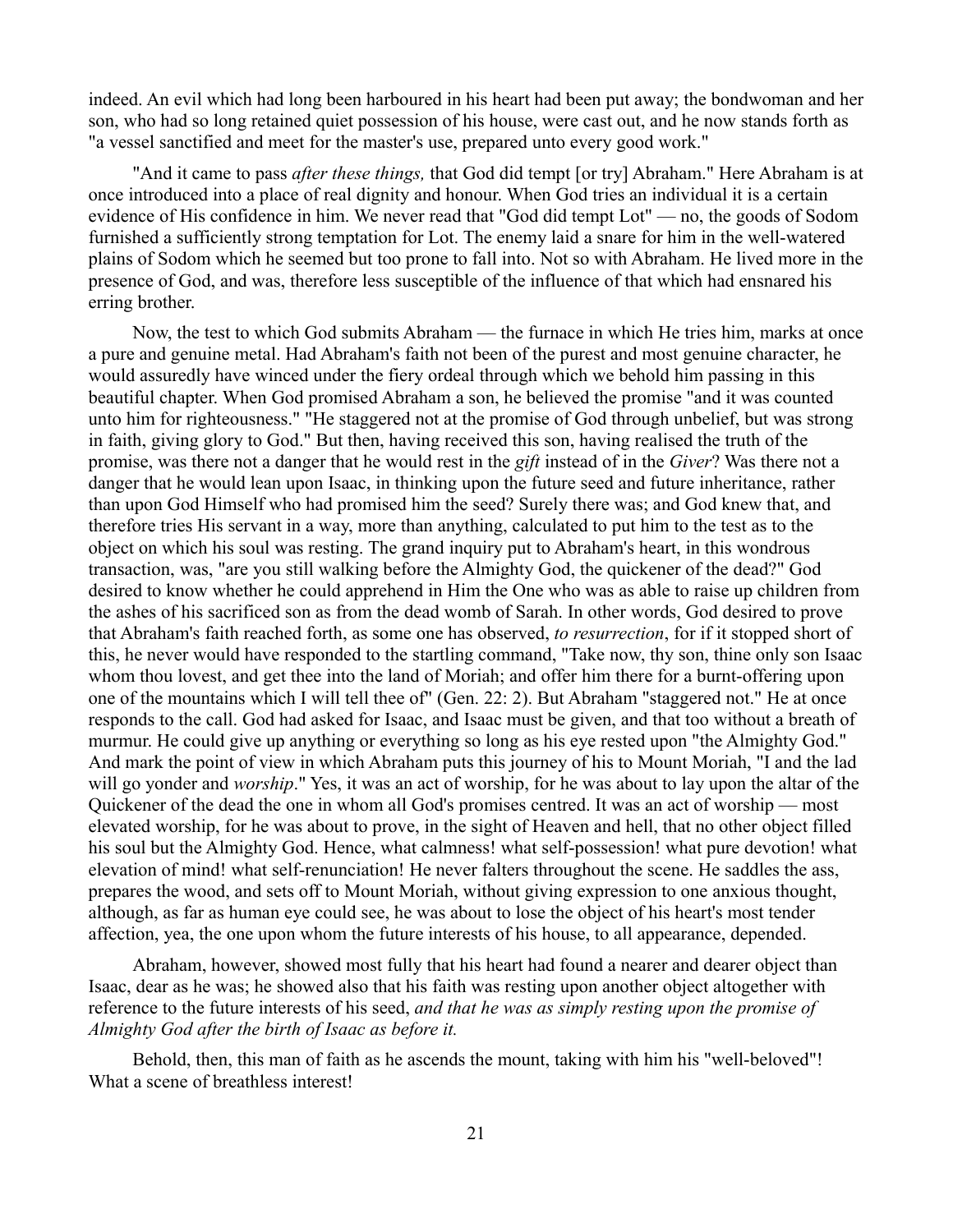{It strikes me that we get, in Abraham's journey to Mount Moriah a remarkable type of the mysterious scene afterwards exhibited at Calvary, when God was really providing Himself a lamb. We can have no difficulty in losing sight of Herod and Pilate, the chief priests and scribes, the Pharisees and the multitude, and thus we have none remaining but the Father and the Son who, in company, ascend the Mount and carry out the gracious work of redemption in the unbroken solitude of that place.}

How must the angelic hosts have watched this illustrious father from stage to stage of his wondrous journey, until at last they beheld his hand stretched forth for the knife to slay his son — that son for which he had so long and ardently wished, and for which he had so steadily trusted God. Then again, what an opportunity for Satan to ply his fiery darts! What abundant room for such suggestions as the following, viz., "What will become of the promises of God with regard to the seed and the inheritance, if you thus sacrifice your only son? *Beware* that you are not led astray by some false revelation; or, *if it be true* that God has said so and so, doth not God know that, in the day you sacrifice your son, all your hopes will be blasted? Further, think of Sarah; what will she do if she lose Isaac, after having induced you to expel from your house Ishmael?" All these suggestions, and many beside, the enemy might bring to bear upon the heart of Abraham. Nor would Abraham himself have been beyond the region of those thoughts and reasonings which, at such a time, would not fail to arise within him. What then was his answer to all such dark suggestions? RESURRECTION! "By faith Abraham, when he was tried, offered up Isaac; and he that had received the promises offered up his only begotten son, of whom it was said, that in Isaac shall thy seed be called: ACCOUNTING THAT GOD WAS ABLE TO RAISE HIM UP, EVEN FROM THE DEAD; FROM WHENCE ALSO HE RECEIVED HIM IN A FIGURE" (Heb. 11: 17-19).

Resurrection is God's mighty remedy for all the mischief and ruin introduced by Satan; when once we arrive at this point, we have done with the power of Satan, the last exercise of which is seen in death. Satan cannot touch the life that has been received in resurrection, for the last exercise of his a power is seen in the grave of Christ; beyond that he can do nothing. Hence the security of Church's place; her "life is hidden with Christ in God." Blessed hiding place! May we rejoice in it more and more each day.

I will now draw this paper to a close. We have followed Abraham in his course, from Ur of the Chaldees up to the Mount Moriah — we have seen him resign, at the call of God, family and kindred, lands and possessions, worldly ease and prosperity; and lastly, we have seen him, in the power of faith, at the same call of God, ascend the solitary mount, for the purpose of laying "his only begotten" upon God's altar, and thus to declare that he could give up everything and every one but God Himself — and that, being acquainted with the meaning of "THE ALMIGHTY" and "RESURRECTION," he cared not though he were called to look to the stones for the raising up of seed unto him.

On the other hand, we have followed Lot from Ur of the Chaldees also; but alas! his path was a far different one from that of his brother. He does not seem to have realised the power of the call of God in his own soul; he moved rather under Abraham's influence than under that of Jehovah; hence we find that, while Abraham was, at every step of his journey, letting go the world, Lot was doing the very reverse; he was grasping at the world in every shape and form, and he obtained that at which he was grasping, but what then? What of the end? Ah, that is the point. What of Lot's end? Instead of being a noble spectacle unto angels, and a pattern to all future generations of the faithful — of what faith can enable a man "to do and to suffer" for God — he was just the reverse; he was led away by the enemy of his soul, who ensnared him by means of the things of the world; he spent his days amid the uncleanness of Sodom, and the scene closes with the sad circumstances in the cave. All he did for God or his people